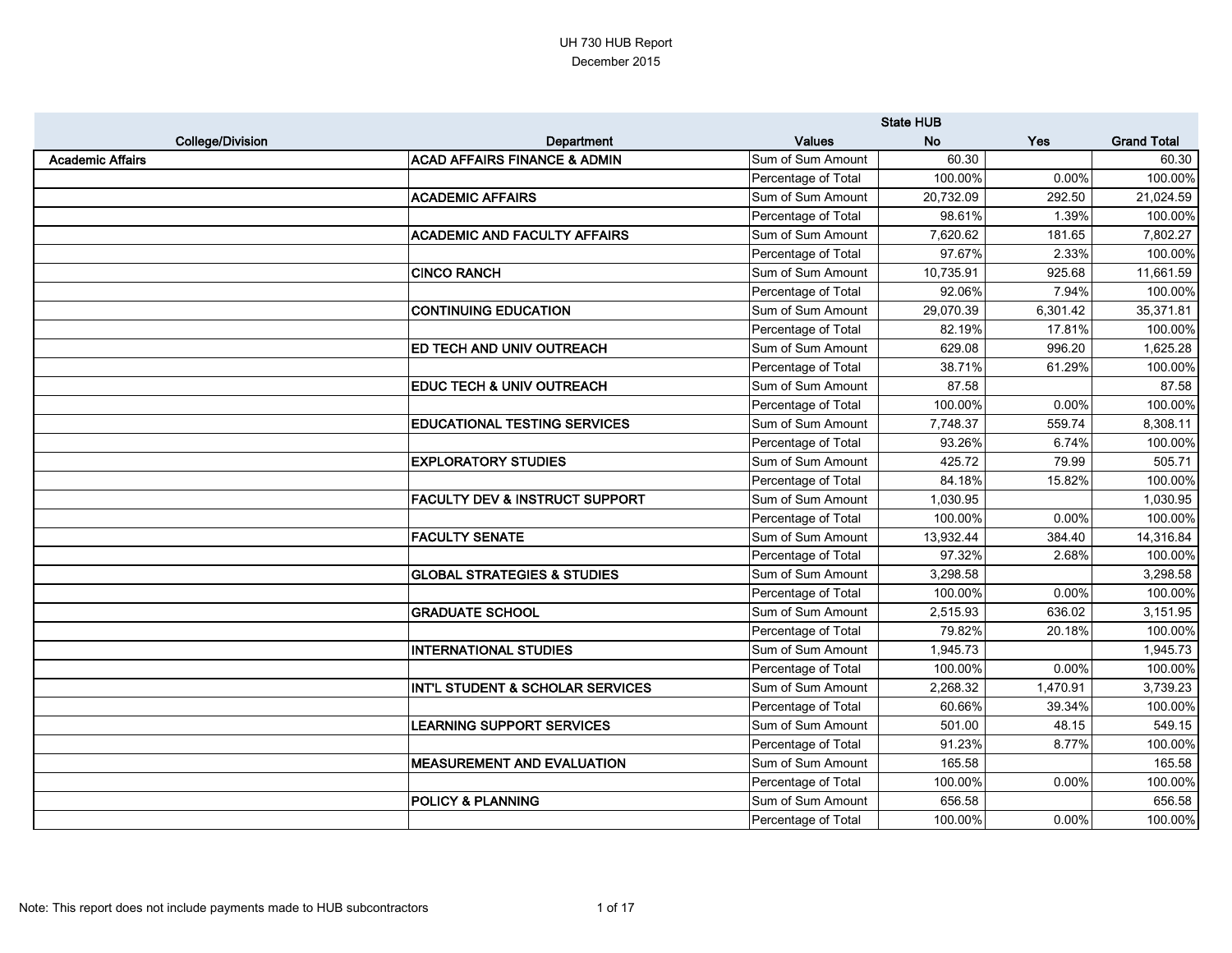|                                             |                                      |                     | <b>State HUB</b> |            |                    |
|---------------------------------------------|--------------------------------------|---------------------|------------------|------------|--------------------|
| <b>College/Division</b>                     | Department                           | <b>Values</b>       | <b>No</b>        | <b>Yes</b> | <b>Grand Total</b> |
| <b>Academic Affairs</b>                     | <b>STEM CENTER</b>                   | Sum of Sum Amount   | 2,619.51         |            | 2,619.51           |
|                                             |                                      | Percentage of Total | 100.00%          | 0.00%      | 100.00%            |
|                                             | <b>STRATEGIC ENROLLMENT PLANNING</b> | Sum of Sum Amount   | 10,000.00        | (661.25)   | 9,338.75           |
|                                             |                                      | Percentage of Total | 107.08%          | $-7.08%$   | 100.00%            |
|                                             | <b>UH ENERGY</b>                     | Sum of Sum Amount   | 27,064.86        |            | 27,064.86          |
|                                             |                                      | Percentage of Total | 100.00%          | 0.00%      | 100.00%            |
|                                             | UH OFF-CAMPUS SUPPORT                | Sum of Sum Amount   | 1,873.80         | 225.06     | 2,098.86           |
|                                             |                                      | Percentage of Total | 89.28%           | 10.72%     | 100.00%            |
|                                             | <b>UH SUGAR LAND</b>                 | Sum of Sum Amount   | 75,232.17        | 48,027.97  | 123,260.14         |
|                                             |                                      | Percentage of Total | 61.04%           | 38.96%     | 100.00%            |
|                                             | UNDERGRADUATE ACADEMIC AFFAIRS       | Sum of Sum Amount   | 227.51           |            | 227.51             |
|                                             |                                      | Percentage of Total | 100.00%          | 0.00%      | 100.00%            |
|                                             | UNDERGRADUATE STUDENT SUCCESS        | Sum of Sum Amount   | 1,869.56         |            | 1,869.56           |
|                                             |                                      | Percentage of Total | 100.00%          | 0.00%      | 100.00%            |
|                                             | UNDERGRADUATE STUDENT SUCCESS CTR    | Sum of Sum Amount   | 165.58           |            | 165.58             |
|                                             |                                      | Percentage of Total | 100.00%          | 0.00%      | 100.00%            |
|                                             | <b>WRITING CENTER</b>                | Sum of Sum Amount   | 243.31           | 555.56     | 798.87             |
|                                             |                                      | Percentage of Total | 30.46%           | 69.54%     | 100.00%            |
| <b>Academic Affairs Sum of Sum Amount</b>   |                                      |                     | 222,721.47       | 60,024.00  | 282,745.47         |
| <b>Academic Affairs Percentage of Total</b> |                                      |                     | 78.77%           | 21.23%     | 100.00%            |
| <b>Administration and Finance</b>           | <b>ADMINISTRATION &amp; FINANCE</b>  | Sum of Sum Amount   | 1,237.30         | 623.15     | 1,860.45           |
|                                             |                                      | Percentage of Total | 66.51%           | 33.49%     | 100.00%            |
|                                             | <b>AUXILIARY SERVICES OPERATIONS</b> | Sum of Sum Amount   | 11,113.90        |            | 11,113.90          |
|                                             |                                      | Percentage of Total | 100.00%          | 0.00%      | 100.00%            |
|                                             | <b>BUDGET</b>                        | Sum of Sum Amount   | 712.59           |            | 712.59             |
|                                             |                                      | Percentage of Total | 100.00%          | 0.00%      | 100.00%            |
|                                             | <b>BUSINESS SERVICES</b>             | Sum of Sum Amount   | 663.53           | 246.18     | 909.71             |
|                                             |                                      | Percentage of Total | 72.94%           | 27.06%     | 100.00%            |
|                                             | <b>BUSINESS SERVICES SITE II</b>     | Sum of Sum Amount   | 4,013.53         | 4,192.50   | 8,206.03           |
|                                             |                                      | Percentage of Total | 48.91%           | 51.09%     | 100.00%            |
|                                             | <b>CENTRAL FACILITY SERVICES</b>     | Sum of Sum Amount   | 9,971.86         | 1,705.39   | 11,677.25          |
|                                             |                                      | Percentage of Total | 85.40%           | 14.60%     | 100.00%            |
|                                             | <b>COUGAR CARD</b>                   | Sum of Sum Amount   | 7,106.76         | 5,107.54   | 12,214.30          |
|                                             |                                      | Percentage of Total | 58.18%           | 41.82%     | 100.00%            |
|                                             | <b>EMERGENCY MANAGEMENT</b>          | Sum of Sum Amount   | 10,729.37        |            | 10,729.37          |
|                                             |                                      | Percentage of Total | 100.00%          | 0.00%      | 100.00%            |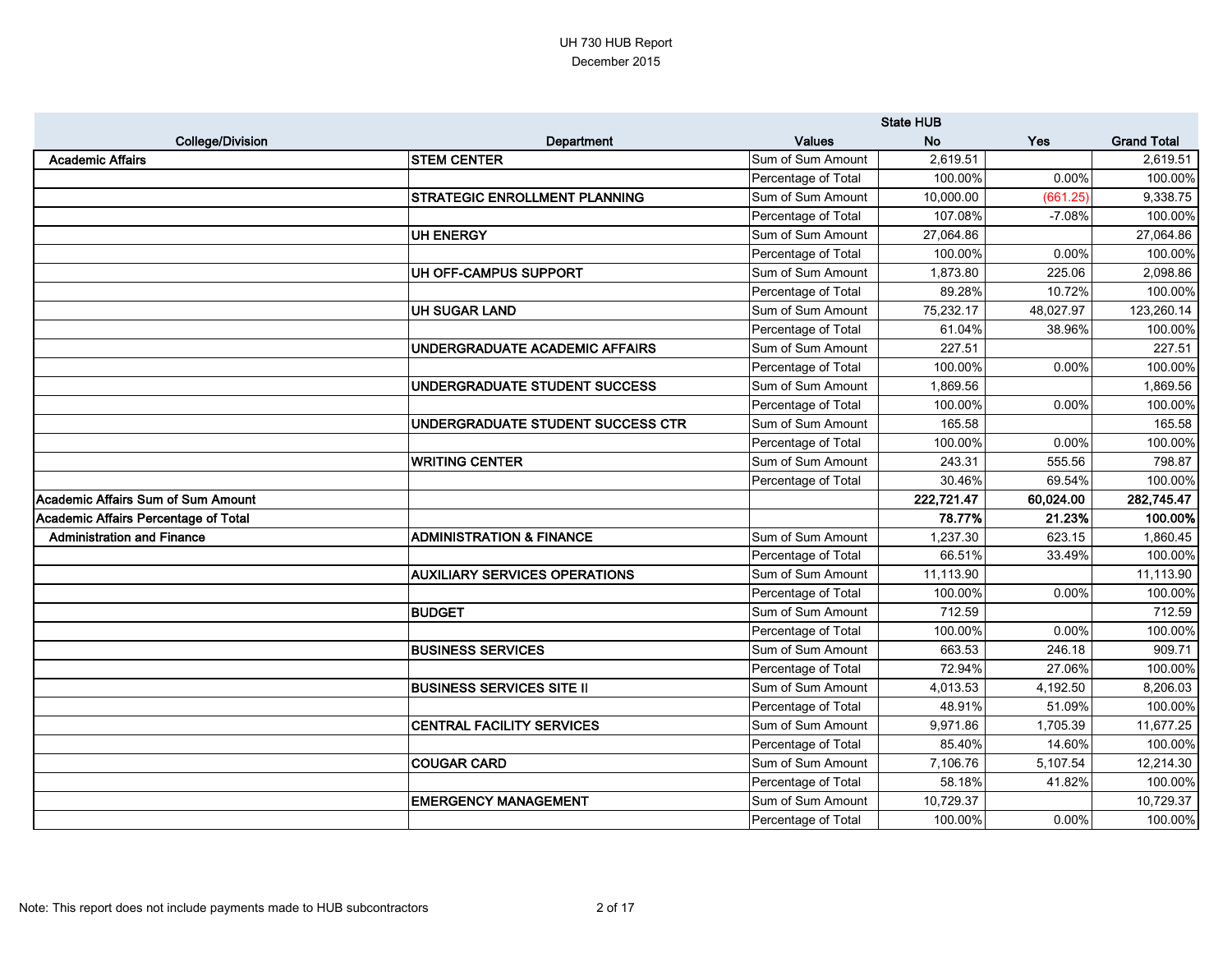|                                   |                                                     |                     | <b>State HUB</b> |            |                    |
|-----------------------------------|-----------------------------------------------------|---------------------|------------------|------------|--------------------|
| <b>College/Division</b>           | <b>Department</b>                                   | <b>Values</b>       | <b>No</b>        | <b>Yes</b> | <b>Grand Total</b> |
| <b>Administration and Finance</b> | <b>ENTERPRISE SYSTEMS</b>                           | Sum of Sum Amount   | 47,776.56        | 14,297.45  | 62,074.01          |
|                                   |                                                     | Percentage of Total | 76.97%           | 23.03%     | 100.00%            |
|                                   | <b>ENV HEALTH &amp; LIFE SAFETY</b>                 | Sum of Sum Amount   | 4,407.92         | 171.63     | 4,579.55           |
|                                   |                                                     | Percentage of Total | 96.25%           | 3.75%      | 100.00%            |
|                                   | <b>FACILITIES MANAGEMENT</b>                        | Sum of Sum Amount   | 43,122.36        | 18,844.49  | 61,966.85          |
|                                   |                                                     | Percentage of Total | 69.59%           | 30.41%     | 100.00%            |
|                                   | <b>FACILITIES OPERATION &amp; MAINT</b>             | Sum of Sum Amount   | 100,100.04       | 22,468.72  | 122,568.76         |
|                                   |                                                     | Percentage of Total | 81.67%           | 18.33%     | 100.00%            |
|                                   | <b>FACILITIES PLANNING &amp; CONSTRUCTION</b>       | Sum of Sum Amount   | 12,180,258.25    | 138,791.23 | 12,319,049.48      |
|                                   |                                                     | Percentage of Total | 98.87%           | 1.13%      | 100.00%            |
|                                   | <b>FINANCE-A&amp;F</b>                              | Sum of Sum Amount   | 1,877.30         | 2,565.71   | 4,443.01           |
|                                   |                                                     | Percentage of Total | 42.25%           | 57.75%     | 100.00%            |
|                                   | <b>FINANCIAL REPORTING</b>                          | Sum of Sum Amount   | 311.38           |            | 311.38             |
|                                   |                                                     | Percentage of Total | 100.00%          | 0.00%      | 100.00%            |
|                                   | <b>FIRE LIFE SAFETY SERVICES</b>                    | Sum of Sum Amount   | 2,394.00         |            | 2,394.00           |
|                                   |                                                     | Percentage of Total | 100.00%          | 0.00%      | 100.00%            |
|                                   | <b>HIGH PERFORMANCE &amp; COMPUTING &amp; NETWK</b> | Sum of Sum Amount   | 936.15           | 388.43     | 1,324.58           |
|                                   |                                                     | Percentage of Total | 70.68%           | 29.32%     | 100.00%            |
|                                   | <b>HUMAN RESOURCES</b>                              | Sum of Sum Amount   | 3,225.89         | 525.81     | 3,751.70           |
|                                   |                                                     | Percentage of Total | 85.98%           | 14.02%     | 100.00%            |
|                                   | <b>INST - BUSINESS SERVICES</b>                     | Sum of Sum Amount   | 67,321.20        |            | 67,321.20          |
|                                   |                                                     | Percentage of Total | 100.00%          | 0.00%      | 100.00%            |
|                                   | <b>INST - FINANCIAL ACCOUNTING</b>                  | Sum of Sum Amount   | 512.28           |            | 512.28             |
|                                   |                                                     | Percentage of Total | 100.00%          | 0.00%      | 100.00%            |
|                                   | <b>KUHA RADIO</b>                                   | Sum of Sum Amount   | 8,181.10         | 220.98     | 8,402.08           |
|                                   |                                                     | Percentage of Total | 97.37%           | 2.63%      | 100.00%            |
|                                   | <b>KUHF RADIO</b>                                   | Sum of Sum Amount   | 53,469.47        | 2,210.17   | 55,679.64          |
|                                   |                                                     | Percentage of Total | 96.03%           | 3.97%      | 100.00%            |
|                                   | <b>MINOR AND PLANNED PROJECTS</b>                   | Sum of Sum Amount   | 316,725.30       | 13,648.00  | 330,373.30         |
|                                   |                                                     | Percentage of Total | 95.87%           | 4.13%      | 100.00%            |
|                                   | <b>MINOR IN-HOUSE CONSTRUCTION</b>                  | Sum of Sum Amount   | 5,558.00         | 18,860.00  | 24,418.00          |
|                                   |                                                     | Percentage of Total | 22.76%           | 77.24%     | 100.00%            |
|                                   | <b>PARKING &amp; TRANSPORTATION OPERATIONS</b>      | Sum of Sum Amount   | 214,256.90       | 9,861.91   | 224,118.81         |
|                                   |                                                     | Percentage of Total | 95.60%           | 4.40%      | 100.00%            |
|                                   | <b>PHY PLANT-AUTOMOTIVE</b>                         | Sum of Sum Amount   | 42,059.06        | 5,304.72   | 47,363.78          |
|                                   |                                                     | Percentage of Total | 88.80%           | 11.20%     | 100.00%            |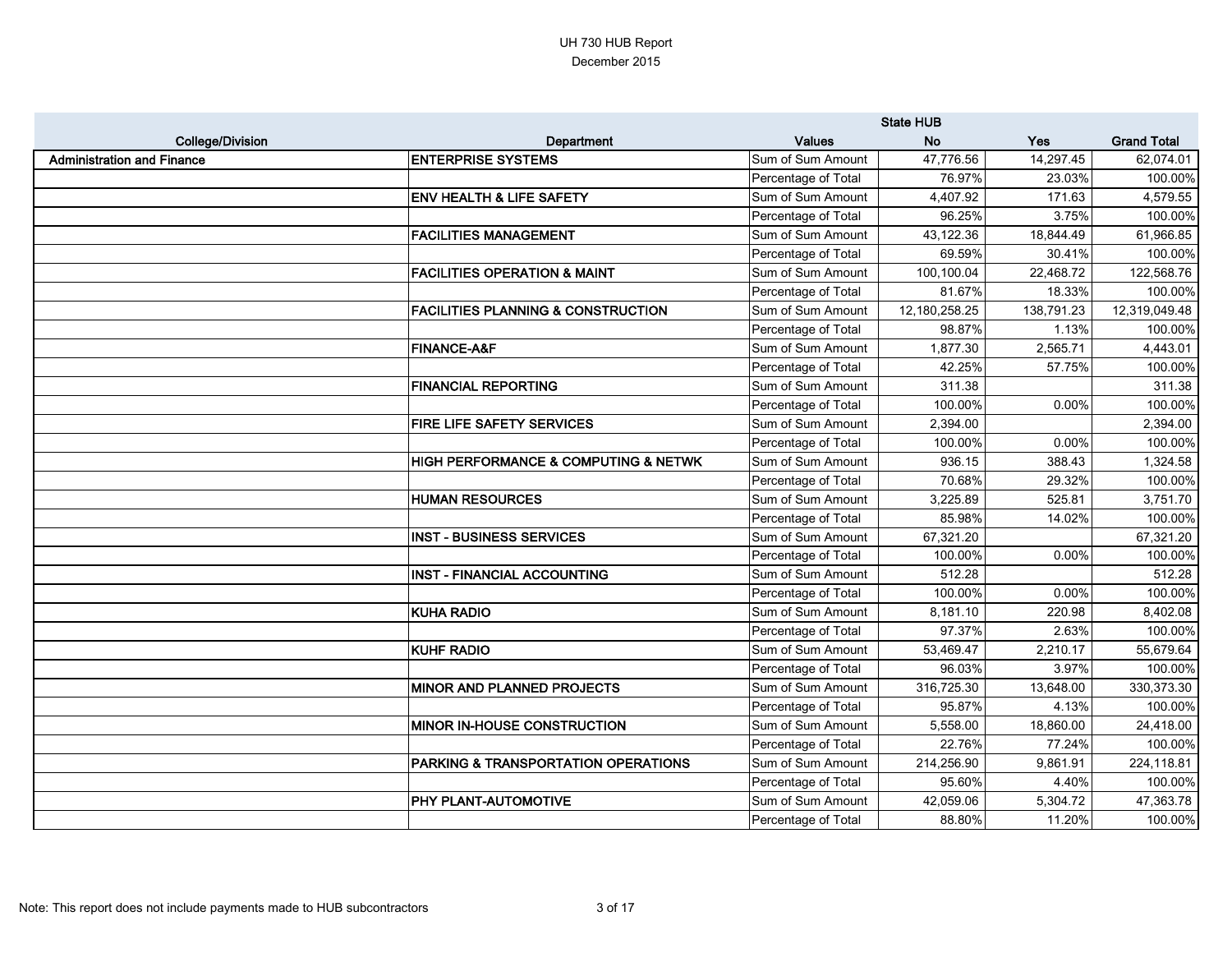|                                   |                                          |                     | <b>State HUB</b> |            |                    |
|-----------------------------------|------------------------------------------|---------------------|------------------|------------|--------------------|
| <b>College/Division</b>           | Department                               | <b>Values</b>       | <b>No</b>        | Yes        | <b>Grand Total</b> |
| <b>Administration and Finance</b> | <b>PHY PLANT-GROUNDS MAINT</b>           | Sum of Sum Amount   | 47,429.09        | 2,462.00   | 49,891.09          |
|                                   |                                          | Percentage of Total | 95.07%           | 4.93%      | 100.00%            |
|                                   | <b>PHY PLANT-SOLID WASTE</b>             | Sum of Sum Amount   | 62.70            |            | 62.70              |
|                                   |                                          | Percentage of Total | 100.00%          | 0.00%      | 100.00%            |
|                                   | <b>PHYSICAL PLANT</b>                    | Sum of Sum Amount   | 103,291.76       | 418,046.83 | 521,338.59         |
|                                   |                                          | Percentage of Total | 19.81%           | 80.19%     | 100.00%            |
|                                   | <b>POLICE</b>                            | Sum of Sum Amount   | 93,593.01        | 698.03     | 94,291.04          |
|                                   |                                          | Percentage of Total | 99.26%           | 0.74%      | 100.00%            |
|                                   | <b>POSTAL SERVICES OPERATIONS</b>        | Sum of Sum Amount   | 10,262.77        | 50.00      | 10,312.77          |
|                                   |                                          | Percentage of Total | 99.52%           | 0.48%      | 100.00%            |
|                                   | <b>PRINTING OPERATIONS</b>               | Sum of Sum Amount   | 13,839.83        | 112.28     | 13,952.11          |
|                                   |                                          | Percentage of Total | 99.20%           | 0.80%      | 100.00%            |
|                                   | <b>PUBLIC SAFETY SYSTEMS</b>             | Sum of Sum Amount   | 10,337.05        |            | 10,337.05          |
|                                   |                                          | Percentage of Total | 100.00%          | 0.00%      | 100.00%            |
|                                   | <b>PURCHASED UTILITIES</b>               | Sum of Sum Amount   | 17,877.20        |            | 17,877.20          |
|                                   |                                          | Percentage of Total | 100.00%          | 0.00%      | 100.00%            |
|                                   | <b>REAL ESTATE SERVICES</b>              | Sum of Sum Amount   | 14,580.00        | 264.94     | 14,844.94          |
|                                   |                                          | Percentage of Total | 98.22%           | 1.78%      | 100.00%            |
|                                   | <b>RISK MANAGEMENT</b>                   | Sum of Sum Amount   |                  | 71.28      | 71.28              |
|                                   |                                          | Percentage of Total | 0.00%            | 100.00%    | 100.00%            |
|                                   | <b>SERVICE LEVEL AGREEMENT</b>           | Sum of Sum Amount   | 8,056.50         | 184,555.00 | 192,611.50         |
|                                   |                                          | Percentage of Total | 4.18%            | 95.82%     | 100.00%            |
|                                   | <b>STUDENT BUSINESS SERVICES</b>         | Sum of Sum Amount   | 37,956.89        | 1,053.48   | 39,010.37          |
|                                   |                                          | Percentage of Total | 97.30%           | 2.70%      | 100.00%            |
|                                   | <b>TECHNOLOGY SERVICES &amp; SUPPORT</b> | Sum of Sum Amount   | 363,853.56       | 979,664.30 | 1,343,517.86       |
|                                   |                                          | Percentage of Total | 27.08%           | 72.92%     | 100.00%            |
|                                   | TV PUBLIC BROADCASTING                   | Sum of Sum Amount   | 36,357.38        | 37,745.22  | 74,102.60          |
|                                   |                                          | Percentage of Total | 49.06%           | 50.94%     | 100.00%            |
|                                   | UH SPORTS & ENTERTAINMENT SVC            | Sum of Sum Amount   | 640,775.24       |            | 640,775.24         |
|                                   |                                          | Percentage of Total | 100.00%          | 0.00%      | 100.00%            |
|                                   | <b>UIT SECURITY</b>                      | Sum of Sum Amount   | 66.23            | 522.72     | 588.95             |
|                                   |                                          | Percentage of Total | 11.25%           | 88.75%     | 100.00%            |
|                                   | UNIV INFORMATION TECH PROJECTS           | Sum of Sum Amount   | 5,004.35         |            | 5,004.35           |
|                                   |                                          | Percentage of Total | 100.00%          | 0.00%      | 100.00%            |
|                                   | UNIV PROPERTY SERVICES OPERATIONS        | Sum of Sum Amount   | 233,837.00       |            | 233,837.00         |
|                                   |                                          | Percentage of Total | 100.00%          | 0.00%      | 100.00%            |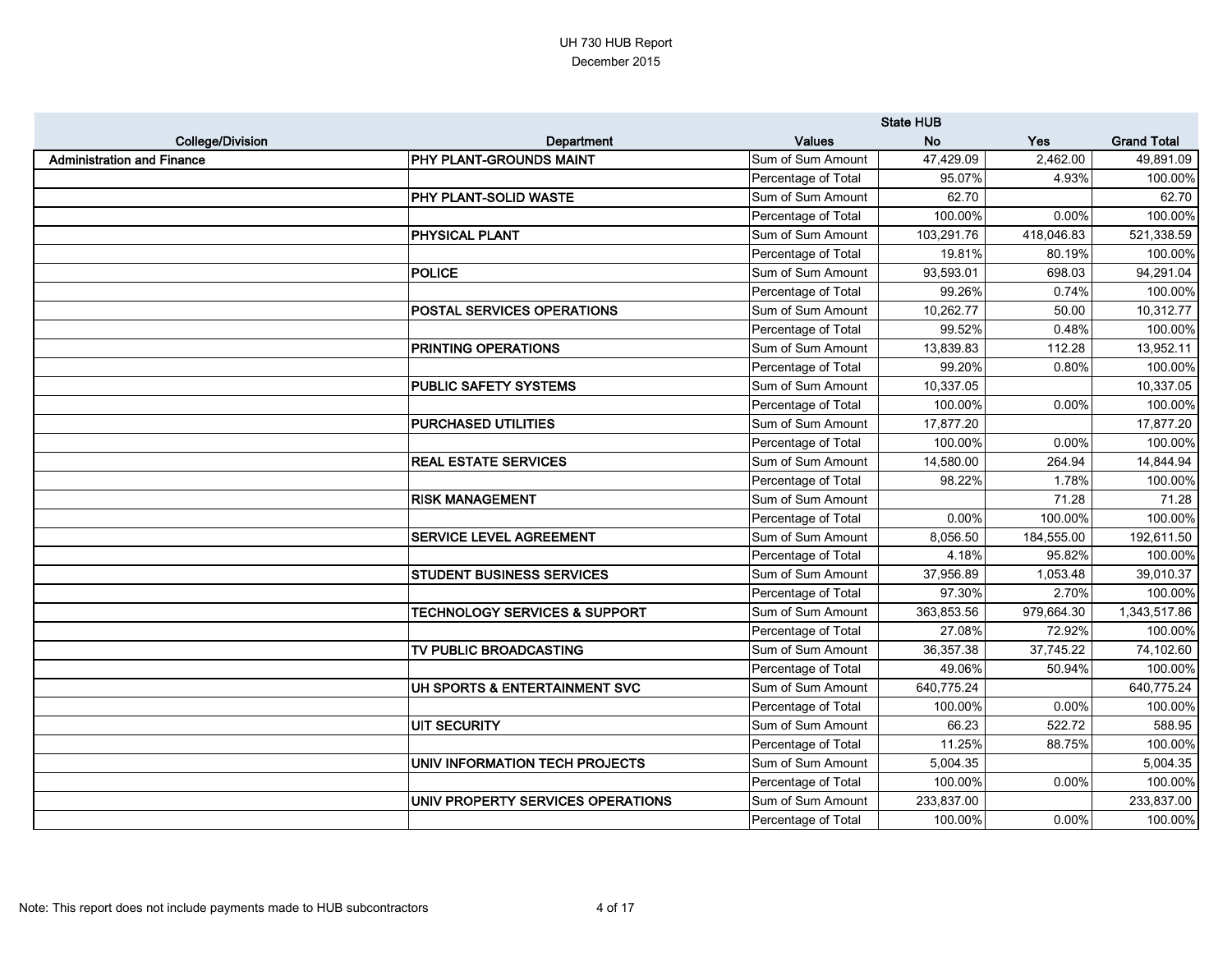|                                                     |                                             |                     | <b>State HUB</b> |              |                    |
|-----------------------------------------------------|---------------------------------------------|---------------------|------------------|--------------|--------------------|
| <b>College/Division</b>                             | Department                                  | <b>Values</b>       | <b>No</b>        | <b>Yes</b>   | <b>Grand Total</b> |
| <b>Administration and Finance</b>                   | UNIVERSITY INFORMATION TECHNOLOGY           | Sum of Sum Amount   | 862.47           | 7,044.81     | 7,907.28           |
|                                                     |                                             | Percentage of Total | 10.91%           | 89.09%       | 100.00%            |
| <b>Administration and Finance Sum of Sum Amount</b> |                                             |                     | 14,776,085.03    | 1,892,324.90 | 16,668,409.93      |
| Administration and Finance Percentage of Total      |                                             |                     | 88.65%           | 11.35%       | 100.00%            |
| Architecture                                        | <b>ARCHITECTURE</b>                         | Sum of Sum Amount   | 1,364.24         |              | 1,364.24           |
|                                                     |                                             | Percentage of Total | 100.00%          | 0.00%        | 100.00%            |
|                                                     | <b>COMMU DESIGN CNTR SUSAN ROGERS</b>       | Sum of Sum Amount   | 14.62            |              | 14.62              |
|                                                     |                                             | Percentage of Total | 100.00%          | 0.00%        | 100.00%            |
|                                                     | <b>DEAN, ARCHITECTURE</b>                   | Sum of Sum Amount   | 19,242.12        | 400.78       | 19,642.90          |
|                                                     |                                             | Percentage of Total | 97.96%           | 2.04%        | 100.00%            |
| <b>Architecture Sum of Sum Amount</b>               |                                             |                     | 20,620.98        | 400.78       | 21,021.76          |
| <b>Architecture Percentage of Total</b>             |                                             |                     | 98.09%           | 1.91%        | 100.00%            |
| <b>Business Administration</b>                      | <b>ACCOUNTANCY AND TAXATION</b>             | Sum of Sum Amount   | 4,956.64         | 474.97       | 5,431.61           |
|                                                     |                                             | Percentage of Total | 91.26%           | 8.74%        | 100.00%            |
|                                                     | <b>ACCOUNTING CERTIFICATE PROGRAM</b>       | Sum of Sum Amount   | 675.99           | 1,239.37     | 1,915.36           |
|                                                     |                                             | Percentage of Total | 35.29%           | 64.71%       | 100.00%            |
|                                                     | <b>BAUER CAREER SERVICES CTR</b>            | Sum of Sum Amount   | 11,257.11        | 171.39       | 11,428.50          |
|                                                     |                                             | Percentage of Total | 98.50%           | 1.50%        | 100.00%            |
|                                                     | <b>BAUER COMMUNICATIONS</b>                 | Sum of Sum Amount   | 14,598.00        | 1,518.00     | 16,116.00          |
|                                                     |                                             | Percentage of Total | 90.58%           | 9.42%        | 100.00%            |
|                                                     | <b>BAUER DIVISION OF TECHNOLOGY</b>         | Sum of Sum Amount   | 1,771.90         | 91.09        | 1,862.99           |
|                                                     |                                             | Percentage of Total | 95.11%           | 4.89%        | 100.00%            |
|                                                     | <b>BAUER EXTERNAL RELATIONS DEPT</b>        | Sum of Sum Amount   | 894.12           | 516.40       | 1,410.52           |
|                                                     |                                             | Percentage of Total | 63.39%           | 36.61%       | 100.00%            |
|                                                     | <b>BAUER GRADUATE PROFESSIONAL PROGRAMS</b> | Sum of Sum Amount   | 5,616.44         | 9.34         | 5,625.78           |
|                                                     |                                             | Percentage of Total | 99.83%           | 0.17%        | 100.00%            |
|                                                     | <b>CTR FOR EXECUTIVE DEVELOPMENT</b>        | Sum of Sum Amount   | 280.36           | 478.39       | 758.75             |
|                                                     |                                             | Percentage of Total | 36.95%           | 63.05%       | 100.00%            |
|                                                     | <b>DEAN'S OFFICE, BAUER COLLEGE</b>         | Sum of Sum Amount   | 102,926.55       | 1,140.82     | 104,067.37         |
|                                                     |                                             | Percentage of Total | 98.90%           | 1.10%        | 100.00%            |
|                                                     | <b>DECISION AND INFORMATION SCIEN</b>       | Sum of Sum Amount   | 2,179.82         | 901.72       | 3,081.54           |
|                                                     |                                             | Percentage of Total | 70.74%           | 29.26%       | 100.00%            |
|                                                     | <b>EXECUTIVE DEGREE PROGRAMS</b>            | Sum of Sum Amount   | 44,555.42        | 15,775.19    | 60,330.61          |
|                                                     |                                             | Percentage of Total | 73.85%           | 26.15%       | 100.00%            |
|                                                     | <b>FINANCE-BAUER COLLEGE</b>                | Sum of Sum Amount   | 14,563.38        |              | 14,563.38          |
|                                                     |                                             | Percentage of Total | 100.00%          | 0.00%        | 100.00%            |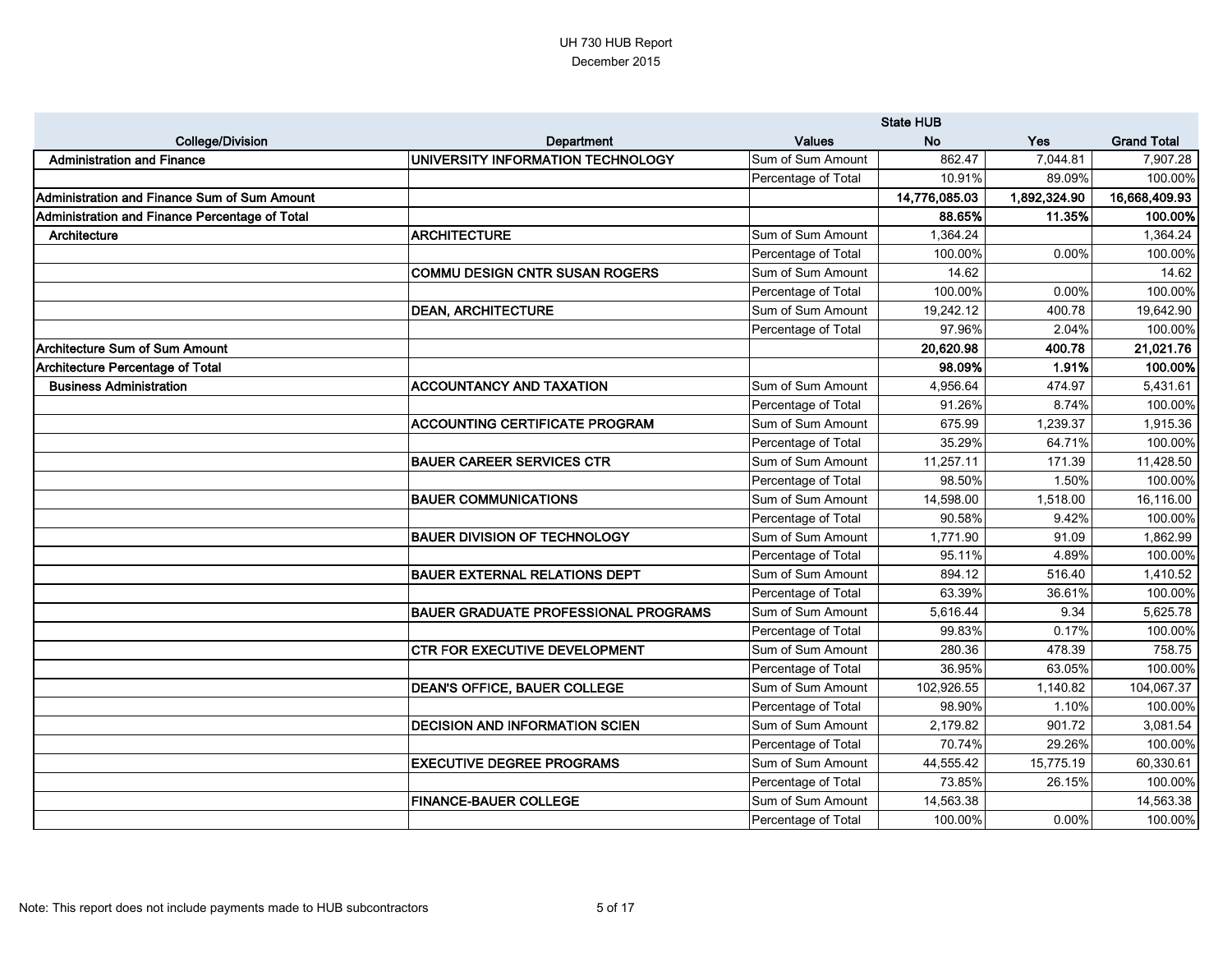|                                             |                                              |                     | <b>State HUB</b> |           |                    |
|---------------------------------------------|----------------------------------------------|---------------------|------------------|-----------|--------------------|
| <b>College/Division</b>                     | Department                                   | <b>Values</b>       | <b>No</b>        | Yes       | <b>Grand Total</b> |
| <b>Business Administration</b>              | <b>MANAGEMENT-BAUER COLLEGE</b>              | Sum of Sum Amount   | 2,380.54         | 496.06    | 2,876.60           |
|                                             |                                              | Percentage of Total | 82.76%           | 17.24%    | 100.00%            |
|                                             | <b>MARKETING-BAUER COLLEGE</b>               | Sum of Sum Amount   | 1,085.39         | 879.47    | 1,964.86           |
|                                             |                                              | Percentage of Total | 55.24%           | 44.76%    | 100.00%            |
|                                             | <b>SALES EXCELLENCE INSTITUTE</b>            | Sum of Sum Amount   | 22,948.43        | 1,934.08  | 24,882.51          |
|                                             |                                              | Percentage of Total | 92.23%           | 7.77%     | 100.00%            |
|                                             | <b>SMALL BUSINESS DEV CENTER</b>             | Sum of Sum Amount   | 15,651.10        | 3,811.84  | 19,462.94          |
|                                             |                                              | Percentage of Total | 80.41%           | 19.59%    | 100.00%            |
|                                             | <b>UNDERGRAD BUSINESS PROG</b>               | Sum of Sum Amount   | 12,148.41        |           | 12,148.41          |
|                                             |                                              | Percentage of Total | 100.00%          | 0.00%     | 100.00%            |
|                                             | WOLFF CTR FOR ENTREPRENEURSHIP               | Sum of Sum Amount   | 2,172.93         | 351.68    | 2,524.61           |
|                                             |                                              | Percentage of Total | 86.07%           | 13.93%    | 100.00%            |
| Business Administration Sum of Sum Amount   |                                              |                     | 260,662.53       | 29,789.81 | 290,452.34         |
| Business Administration Percentage of Total |                                              |                     | 89.74%           | 10.26%    | 100.00%            |
| <b>Chancellor/President</b>                 | <b>BASEBALL</b>                              | Sum of Sum Amount   | 6,935.63         |           | 6,935.63           |
|                                             |                                              | Percentage of Total | 100.00%          | 0.00%     | 100.00%            |
|                                             | <b>COMMUNITY RELATIONS &amp; INST ACCESS</b> | Sum of Sum Amount   | 36.02            | 125.90    | 161.92             |
|                                             |                                              | Percentage of Total | 22.25%           | 77.75%    | 100.00%            |
|                                             | <b>FOOTBALL</b>                              | Sum of Sum Amount   | 142,179.81       | 24,854.24 | 167,034.05         |
|                                             |                                              | Percentage of Total | 85.12%           | 14.88%    | 100.00%            |
|                                             | <b>INTERCOLLEGIATE ATHLETICS</b>             | Sum of Sum Amount   | 444,196.68       | 31,929.65 | 476,126.33         |
|                                             |                                              | Percentage of Total | 93.29%           | 6.71%     | 100.00%            |
|                                             | <b>MEN'S BASKETBALL</b>                      | Sum of Sum Amount   | 28,041.08        | 808.80    | 28,849.88          |
|                                             |                                              | Percentage of Total | 97.20%           | 2.80%     | 100.00%            |
|                                             | <b>MEN'S GOLF</b>                            | Sum of Sum Amount   | 1,657.48         |           | 1,657.48           |
|                                             |                                              | Percentage of Total | 100.00%          | 0.00%     | 100.00%            |
|                                             | <b>MEN'S TRACK AND FIELD</b>                 | Sum of Sum Amount   | 13,072.68        |           | 13,072.68          |
|                                             |                                              | Percentage of Total | 100.00%          | 0.00%     | 100.00%            |
|                                             | <b>OFFICE EQUAL OPPORTUNITY SRVS</b>         | Sum of Sum Amount   | 9,809.98         | 113.65    | 9,923.63           |
|                                             |                                              | Percentage of Total | 98.85%           | 1.15%     | 100.00%            |
|                                             | <b>OFFICE OF SPECIAL EVENTS</b>              | Sum of Sum Amount   | 7,484.03         |           | 7,484.03           |
|                                             |                                              | Percentage of Total | 100.00%          | 0.00%     | 100.00%            |
|                                             | <b>PRESIDENT</b>                             | Sum of Sum Amount   | 4,228.90         | 565.83    | 4,794.73           |
|                                             |                                              | Percentage of Total | 88.20%           | 11.80%    | 100.00%            |
|                                             | <b>STAFF COUNCIL</b>                         | Sum of Sum Amount   | 39.22            | 59.93     | 99.15              |
|                                             |                                              | Percentage of Total | 39.56%           | 60.44%    | 100.00%            |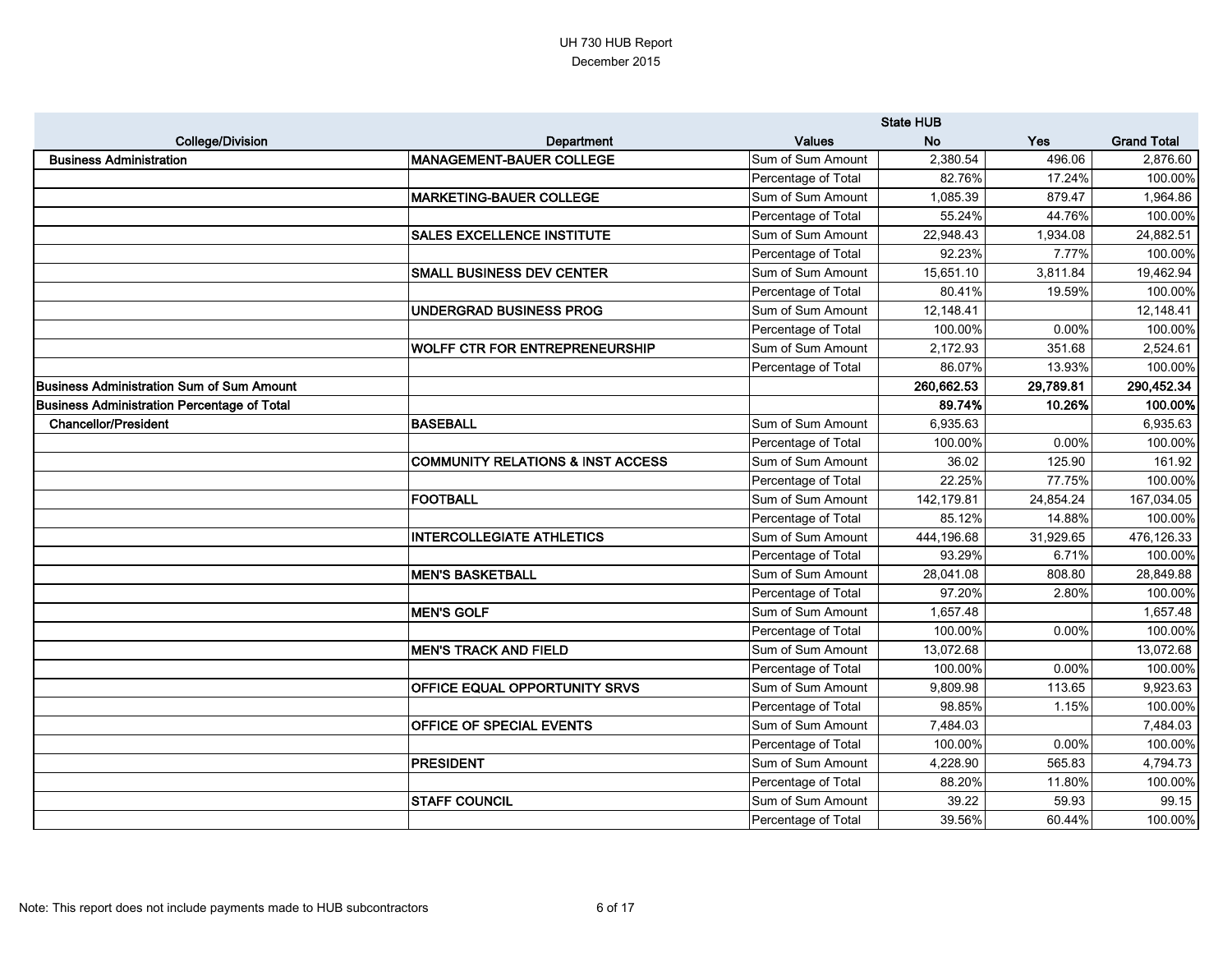|                                                 |                                             |                     | <b>State HUB</b> |            |                    |
|-------------------------------------------------|---------------------------------------------|---------------------|------------------|------------|--------------------|
| <b>College/Division</b>                         | Department                                  | <b>Values</b>       | <b>No</b>        | <b>Yes</b> | <b>Grand Total</b> |
| <b>Chancellor/President</b>                     | WOMEN'S BASKETBALL                          | Sum of Sum Amount   | 4,167.23         | 994.27     | 5,161.50           |
|                                                 |                                             | Percentage of Total | 80.74%           | 19.26%     | 100.00%            |
|                                                 | <b>WOMEN'S GOLF</b>                         | Sum of Sum Amount   | 25.50            |            | 25.50              |
|                                                 |                                             | Percentage of Total | 100.00%          | 0.00%      | 100.00%            |
|                                                 | <b>WOMEN'S SOCCER</b>                       | Sum of Sum Amount   | 75.00            |            | 75.00              |
|                                                 |                                             | Percentage of Total | 100.00%          | 0.00%      | 100.00%            |
|                                                 | WOMEN'S SOFTBALL                            | Sum of Sum Amount   | 1,365.00         |            | 1,365.00           |
|                                                 |                                             | Percentage of Total | 100.00%          | 0.00%      | 100.00%            |
|                                                 | WOMEN'S SWIMMING & DIVING                   | Sum of Sum Amount   | 1,845.97         |            | 1,845.97           |
|                                                 |                                             | Percentage of Total | 100.00%          | 0.00%      | 100.00%            |
|                                                 | <b>WOMEN'S TENNIS</b>                       | Sum of Sum Amount   | 924.00           |            | 924.00             |
|                                                 |                                             | Percentage of Total | 100.00%          | 0.00%      | 100.00%            |
|                                                 | WOMEN'S VOLLEYBALL                          | Sum of Sum Amount   | 4,304.57         |            | 4,304.57           |
|                                                 |                                             | Percentage of Total | 100.00%          | 0.00%      | 100.00%            |
| <b>Chancellor/President Sum of Sum Amount</b>   |                                             |                     | 670,388.78       | 59,452.27  | 729,841.05         |
| <b>Chancellor/President Percentage of Total</b> |                                             |                     | 91.85%           | 8.15%      | 100.00%            |
| <b>Education</b>                                | <b>ASIAN AMERICAN STUDIES</b>               | Sum of Sum Amount   | 3,156.73         | 330.00     | 3,486.73           |
|                                                 |                                             | Percentage of Total | 90.54%           | 9.46%      | 100.00%            |
|                                                 | CENTER FOR INFO TECH IN EDUCATION           | Sum of Sum Amount   | 6,138.11         | 58.79      | 6,196.90           |
|                                                 |                                             | Percentage of Total | 99.05%           | 0.95%      | 100.00%            |
|                                                 | <b>CHARTER SCHOOL</b>                       | Sum of Sum Amount   | 2,980.99         | 11,587.45  | 14,568.44          |
|                                                 |                                             | Percentage of Total | 20.46%           | 79.54%     | 100.00%            |
|                                                 | <b>CONSISTENCY MGMT &amp; COOP DISCIP</b>   | Sum of Sum Amount   | 4,635.45         | 54.20      | 4,689.65           |
|                                                 |                                             | Percentage of Total | 98.84%           | 1.16%      | 100.00%            |
|                                                 | <b>CURRICULUM AND INSTRUCTION</b>           | Sum of Sum Amount   | 19,101.74        | 95.40      | 19,197.14          |
|                                                 |                                             | Percentage of Total | 99.50%           | 0.50%      | 100.00%            |
|                                                 | <b>DEAN, EDUCATION</b>                      | Sum of Sum Amount   | 58,067.54        | 7,590.48   | 65,658.02          |
|                                                 |                                             | Percentage of Total | 88.44%           | 11.56%     | 100.00%            |
|                                                 | <b>ED LEADERSHIP &amp; POLICY STUDIES</b>   | Sum of Sum Amount   | 14,990.00        | 36.35      | 15,026.35          |
|                                                 |                                             | Percentage of Total | 99.76%           | 0.24%      | 100.00%            |
|                                                 | <b>PSYCH, HEALTH &amp; LEARNING SCIENCE</b> | Sum of Sum Amount   | 7,164.32         | 2,264.57   | 9,428.89           |
|                                                 |                                             | Percentage of Total | 75.98%           | 24.02%     | 100.00%            |
| <b>Education Sum of Sum Amount</b>              |                                             |                     | 116,234.88       | 22,017.24  | 138,252.12         |
| <b>Education Percentage of Total</b>            |                                             |                     | 84.07%           | 15.93%     | 100.00%            |
| Engineering                                     | <b>BIOMEDICAL ENGINEERING</b>               | Sum of Sum Amount   | 127,700.69       | 15,929.11  | 143,629.80         |
|                                                 |                                             | Percentage of Total | 88.91%           | 11.09%     | 100.00%            |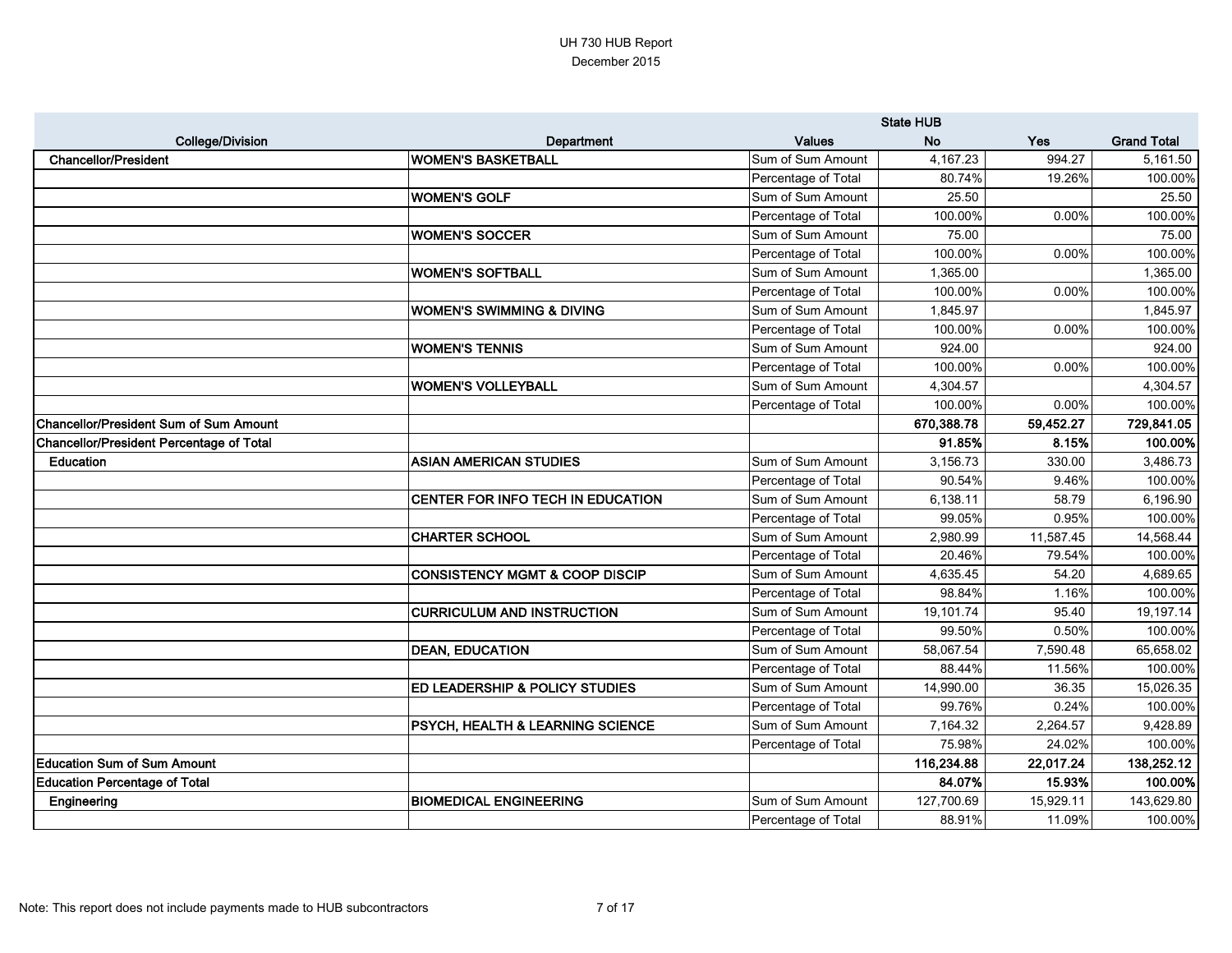|                                        |                                           | <b>State HUB</b>    |            |            |                    |
|----------------------------------------|-------------------------------------------|---------------------|------------|------------|--------------------|
| <b>College/Division</b>                | Department                                | <b>Values</b>       | <b>No</b>  | <b>Yes</b> | <b>Grand Total</b> |
| Engineering                            | <b>CHEMICAL ENGINEERING</b>               | Sum of Sum Amount   | 69,534.88  | 5,251.48   | 74,786.36          |
|                                        |                                           | Percentage of Total | 92.98%     | 7.02%      | 100.00%            |
|                                        | <b>CIVIL ENGINEERING</b>                  | Sum of Sum Amount   | 58,331.34  | 16,428.40  | 74,759.74          |
|                                        |                                           | Percentage of Total | 78.03%     | 21.97%     | 100.00%            |
|                                        | <b>COMPOSITE ENGR APPLICATIONS CT</b>     | Sum of Sum Amount   | 451.77     |            | 451.77             |
|                                        |                                           | Percentage of Total | 100.00%    | 0.00%      | 100.00%            |
|                                        | <b>CTR FOR INNOVATIVE GROUTING</b>        | Sum of Sum Amount   | 348.49     |            | 348.49             |
|                                        |                                           | Percentage of Total | 100.00%    | 0.00%      | 100.00%            |
|                                        | <b>DEAN, ENGINEERING</b>                  | Sum of Sum Amount   | 51,629.76  | 16,154.32  | 67,784.08          |
|                                        |                                           | Percentage of Total | 76.17%     | 23.83%     | 100.00%            |
|                                        | <b>ELECTRICAL ENGINEERING</b>             | Sum of Sum Amount   | 101,096.16 | 19,552.33  | 120,648.49         |
|                                        |                                           | Percentage of Total | 83.79%     | 16.21%     | 100.00%            |
|                                        | <b>ENGINEERING SERVICES</b>               | Sum of Sum Amount   | 1,373.32   | 146.63     | 1,519.95           |
|                                        |                                           | Percentage of Total | 90.35%     | 9.65%      | 100.00%            |
|                                        | <b>INDUSTRIAL ENGINEERING</b>             | Sum of Sum Amount   | 370.33     | 616.18     | 986.51             |
|                                        |                                           | Percentage of Total | 37.54%     | 62.46%     | 100.00%            |
|                                        | <b>INTEGRATED BIO &amp; NANO SYSTEM</b>   | Sum of Sum Amount   | 11,583.16  |            | 11,583.16          |
|                                        |                                           | Percentage of Total | 100.00%    | 0.00%      | 100.00%            |
|                                        | <b>MECHANICAL ENGINEERING</b>             | Sum of Sum Amount   | 119,275.18 | 4,044.25   | 123,319.43         |
|                                        |                                           | Percentage of Total | 96.72%     | 3.28%      | 100.00%            |
|                                        | NATL CTR FOR AIRBORNE LASER MAPPING       | Sum of Sum Amount   | 5,769.39   |            | 5,769.39           |
|                                        |                                           | Percentage of Total | 100.00%    | 0.00%      | 100.00%            |
|                                        | <b>SEVERE STORM PRED, EDU EVAC DIS</b>    | Sum of Sum Amount   | 188.18     |            | 188.18             |
|                                        |                                           | Percentage of Total | 100.00%    | 0.00%      | 100.00%            |
| <b>Engineering Sum of Sum Amount</b>   |                                           |                     | 547,652.65 | 78,122.70  | 625,775.35         |
| <b>Engineering Percentage of Total</b> |                                           |                     | 87.52%     | 12.48%     | 100.00%            |
| <b>Graduate College of Social Work</b> | <b>ADMISSIONS-GCSW</b>                    | Sum of Sum Amount   | 2,793.97   |            | 2,793.97           |
|                                        |                                           | Percentage of Total | 100.00%    | 0.00%      | 100.00%            |
|                                        | <b>ALUMNI, CAREER &amp; DEVELOPMENT</b>   | Sum of Sum Amount   | 58.50      |            | 58.50              |
|                                        |                                           | Percentage of Total | 100.00%    | 0.00%      | 100.00%            |
|                                        | <b>CHILD &amp; FAMILY CENTER</b>          | Sum of Sum Amount   | 3,230.24   | 109.16     | 3,339.40           |
|                                        |                                           | Percentage of Total | 96.73%     | 3.27%      | 100.00%            |
|                                        | <b>CTR DRUG &amp; SOCIAL POLICY RESRC</b> | Sum of Sum Amount   | 324.00     | 1,122.27   | 1,446.27           |
|                                        |                                           | Percentage of Total | 22.40%     | 77.60%     | 100.00%            |
|                                        | <b>CTR FOR HEALTH EQUITY &amp; EVAL</b>   | Sum of Sum Amount   | 97.88      |            | 97.88              |
|                                        |                                           | Percentage of Total | 100.00%    | $0.00\%$   | 100.00%            |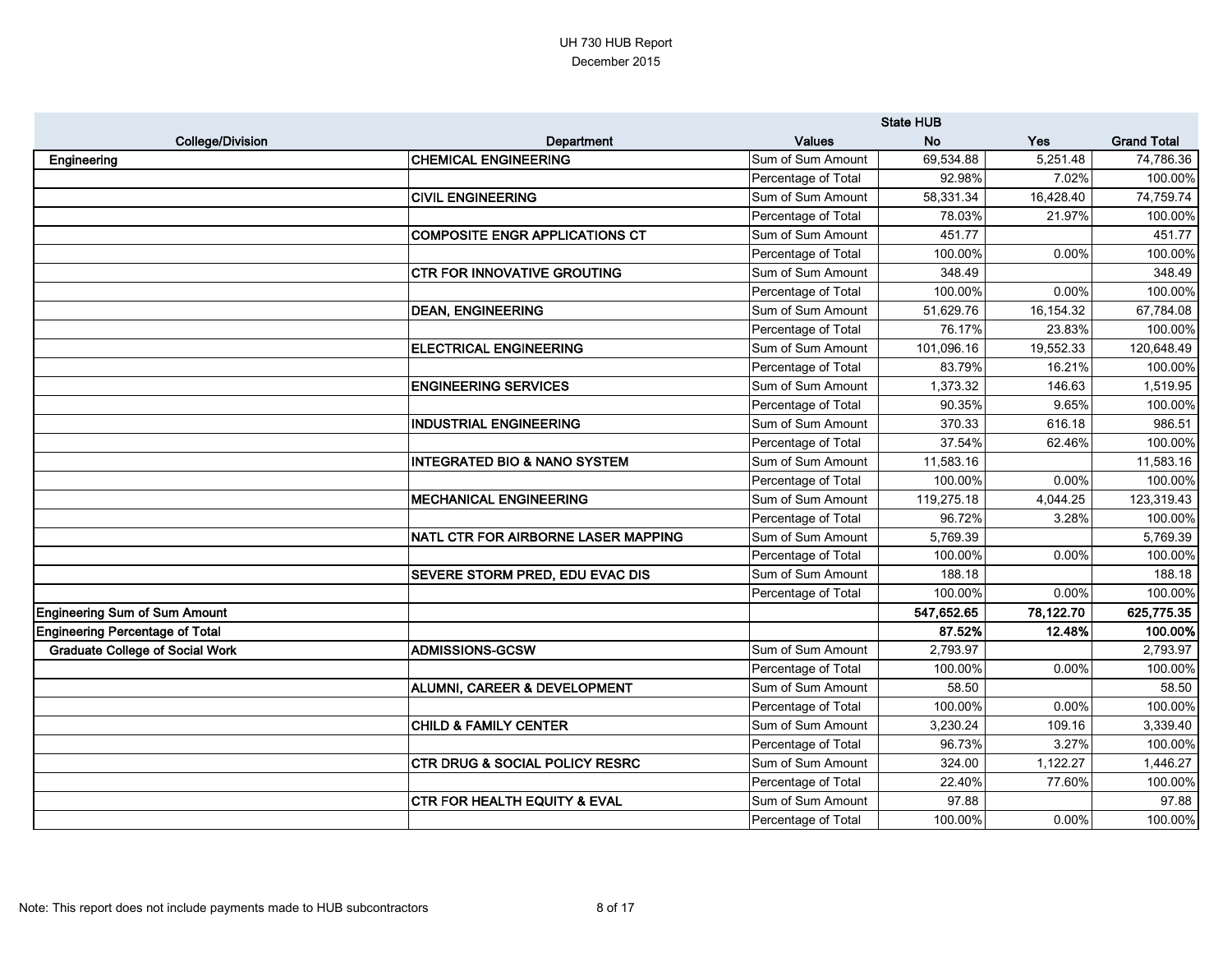|                                                          |                                    | <b>State HUB</b>    |            |          |                    |
|----------------------------------------------------------|------------------------------------|---------------------|------------|----------|--------------------|
| <b>College/Division</b>                                  | Department                         | <b>Values</b>       | <b>No</b>  | Yes      | <b>Grand Total</b> |
| <b>Graduate College of Social Work</b>                   | <b>DEAN, SOCIAL WORK</b>           | Sum of Sum Amount   | 16,384.46  | 1,087.40 | 17,471.86          |
|                                                          |                                    | Percentage of Total | 93.78%     | 6.22%    | 100.00%            |
|                                                          | <b>GCSW INFORMATION TECHNOLOGY</b> | Sum of Sum Amount   | 637.67     |          | 637.67             |
|                                                          |                                    | Percentage of Total | 100.00%    | 0.00%    | 100.00%            |
|                                                          | <b>PHD PROGRAM</b>                 | Sum of Sum Amount   | 101.48     |          | 101.48             |
|                                                          |                                    | Percentage of Total | 100.00%    | 0.00%    | 100.00%            |
| <b>Graduate College of Social Work Sum of Sum Amount</b> |                                    |                     | 23,628.20  | 2,318.83 | 25,947.03          |
| Graduate College of Social Work Percentage of Total      |                                    |                     | 91.06%     | 8.94%    | 100.00%            |
| <b>Honors College</b>                                    | <b>DEAN, HONORS COLLEGE</b>        | Sum of Sum Amount   | 7,017.29   | 899.70   | 7,916.99           |
|                                                          |                                    | Percentage of Total | 88.64%     | 11.36%   | 100.00%            |
|                                                          | OFFICE OF UNDERGRADUATE RESEARCH   | Sum of Sum Amount   | 2,012.15   |          | 2,012.15           |
|                                                          |                                    | Percentage of Total | 100.00%    | 0.00%    | 100.00%            |
| Honors College Sum of Sum Amount                         |                                    |                     | 9,029.44   | 899.70   | 9,929.14           |
| <b>Honors College Percentage of Total</b>                |                                    |                     | 90.94%     | 9.06%    | 100.00%            |
| <b>Hotel and Restaurant Management</b>                   | DEAN, HOTEL & RESTAURANT MANAG     | Sum of Sum Amount   | 9,028.34   | 69.55    | 9,097.89           |
|                                                          |                                    | Percentage of Total | 99.24%     | 0.76%    | 100.00%            |
|                                                          | HOTEL AND RESTAURANT MANAGEMENT    | Sum of Sum Amount   | 639,359.05 | 6,671.78 | 646,030.83         |
|                                                          |                                    | Percentage of Total | 98.97%     | 1.03%    | 100.00%            |
| Hotel and Restaurant Management Sum of Sum Amount        |                                    |                     | 648,387.39 | 6,741.33 | 655,128.72         |
| Hotel and Restaurant Management Percentage of Total      |                                    |                     | 98.97%     | 1.03%    | 100.00%            |
| <b>Law Center</b>                                        | <b>BLAKELEY INSTITUTE</b>          | Sum of Sum Amount   | 4,458.00   | 49.86    | 4,507.86           |
|                                                          |                                    | Percentage of Total | 98.89%     | 1.11%    | 100.00%            |
|                                                          | <b>BUSINESS SERVICES, LAW</b>      | Sum of Sum Amount   | 3,280.30   | 2,790.41 | 6,070.71           |
|                                                          |                                    | Percentage of Total | 54.03%     | 45.97%   | 100.00%            |
|                                                          | <b>CAREER SERVICES, LAW</b>        | Sum of Sum Amount   | 5,534.74   | 69.62    | 5,604.36           |
|                                                          |                                    | Percentage of Total | 98.76%     | 1.24%    | 100.00%            |
|                                                          | <b>CENTER PROGRAMS, LAW</b>        | Sum of Sum Amount   | 10,450.47  |          | 10,450.47          |
|                                                          |                                    | Percentage of Total | 100.00%    | 0.00%    | 100.00%            |
|                                                          | CHAIRS AND PROFESSORSHIPS, LAW     | Sum of Sum Amount   | 378.98     |          | 378.98             |
|                                                          |                                    | Percentage of Total | 100.00%    | 0.00%    | 100.00%            |
|                                                          | <b>DEAN, LAW</b>                   | Sum of Sum Amount   | 399.32     | 195.74   | 595.06             |
|                                                          |                                    | Percentage of Total | 67.11%     | 32.89%   | 100.00%            |
|                                                          | <b>EXTERNAL AFFAIRS, LAW</b>       | Sum of Sum Amount   |            | 1,095.89 | 1,095.89           |
|                                                          |                                    | Percentage of Total | 0.00%      | 100.00%  | 100.00%            |
|                                                          | <b>FACILITIES, LAW</b>             | Sum of Sum Amount   | 5,887.31   | 35.86    | 5,923.17           |
|                                                          |                                    | Percentage of Total | 99.39%     | 0.61%    | 100.00%            |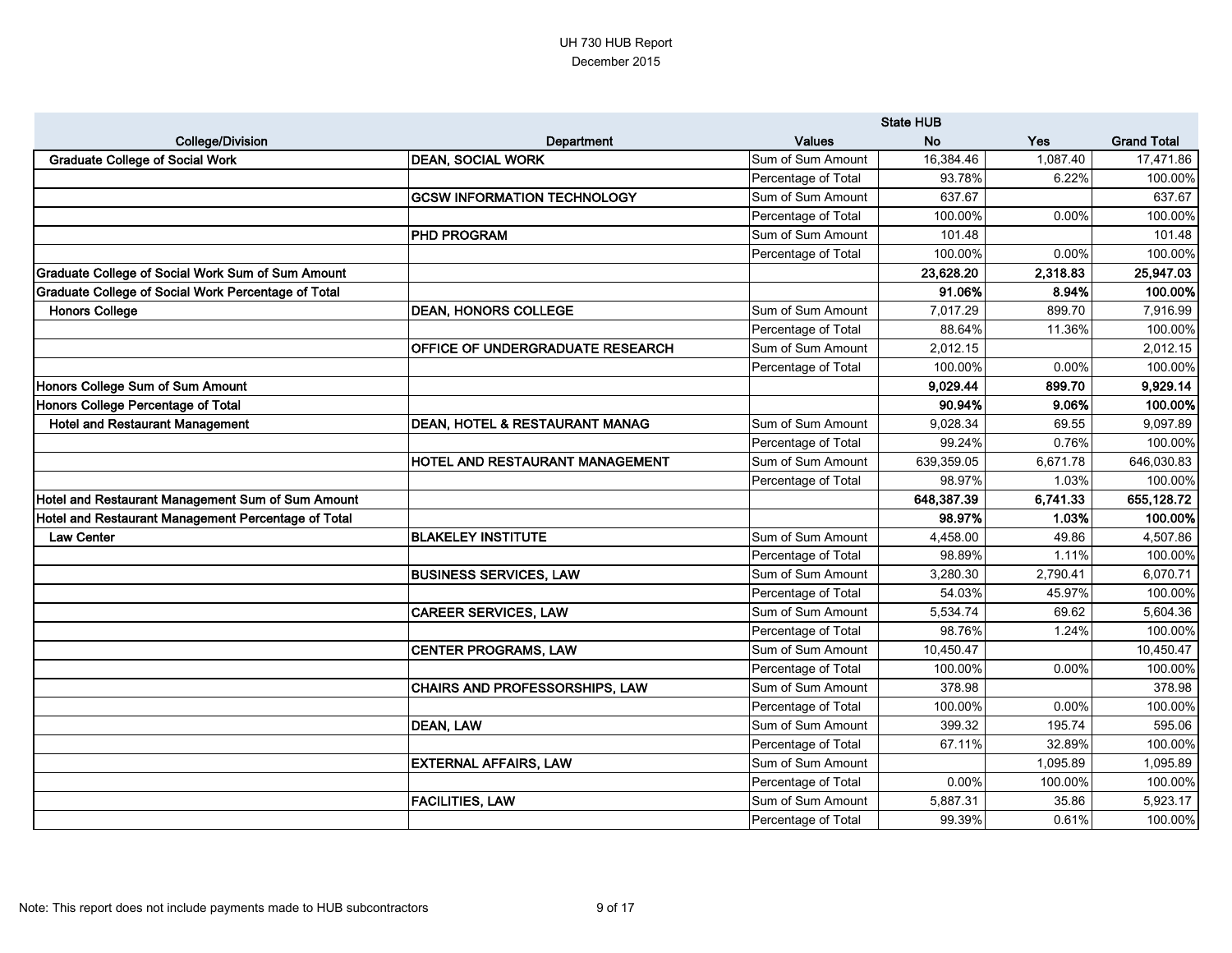|                                         |                                          | <b>State HUB</b>    |            |            |                    |
|-----------------------------------------|------------------------------------------|---------------------|------------|------------|--------------------|
| <b>College/Division</b>                 | Department                               | <b>Values</b>       | <b>No</b>  | <b>Yes</b> | <b>Grand Total</b> |
| <b>Law Center</b>                       | <b>FACULTY SUPPORT LAW</b>               | Sum of Sum Amount   | 7,532.13   |            | 7,532.13           |
|                                         |                                          | Percentage of Total | 100.00%    | 0.00%      | 100.00%            |
|                                         | <b>HEALTH LAW &amp; POLICY INSTITUTE</b> | Sum of Sum Amount   | 1,221.55   | 936.39     | 2,157.94           |
|                                         |                                          | Percentage of Total | 56.61%     | 43.39%     | 100.00%            |
|                                         | <b>LAW FOUNDATION</b>                    | Sum of Sum Amount   |            | 61.42      | 61.42              |
|                                         |                                          | Percentage of Total | 0.00%      | 100.00%    | 100.00%            |
|                                         | <b>LAW INFORMATION TECHNOLOGY</b>        | Sum of Sum Amount   | 34,756.95  | 847.33     | 35,604.28          |
|                                         |                                          | Percentage of Total | 97.62%     | 2.38%      | 100.00%            |
|                                         | <b>LAW LIBRARY</b>                       | Sum of Sum Amount   | 2,407.62   | 592.42     | 3,000.04           |
|                                         |                                          | Percentage of Total | 80.25%     | 19.75%     | 100.00%            |
|                                         | <b>LEGAL AID CLINIC, LAW</b>             | Sum of Sum Amount   | 265.00     | 473.31     | 738.31             |
|                                         |                                          | Percentage of Total | 35.89%     | 64.11%     | 100.00%            |
|                                         | <b>LEGAL RESEARCH &amp; WRITING, LAW</b> | Sum of Sum Amount   | 3,499.31   | 176.82     | 3,676.13           |
|                                         |                                          | Percentage of Total | 95.19%     | 4.81%      | 100.00%            |
|                                         | <b>PUBLIC RELS &amp; MARKETING, LAW</b>  | Sum of Sum Amount   | 3,289.53   |            | 3,289.53           |
|                                         |                                          | Percentage of Total | 100.00%    | 0.00%      | 100.00%            |
|                                         | <b>STUDENT SERVICES, LAW</b>             | Sum of Sum Amount   | 22,427.38  | 651.30     | 23,078.68          |
|                                         |                                          | Percentage of Total | 97.18%     | 2.82%      | 100.00%            |
| Law Center Sum of Sum Amount            |                                          |                     | 105,788.59 | 7,976.37   | 113,764.96         |
| Law Center Percentage of Total          |                                          |                     | 92.99%     | 7.01%      | 100.00%            |
| <b>Liberal Arts and Social Sciences</b> | <b>AEROSPACE STUDIES</b>                 | Sum of Sum Amount   | 749.41     | 741.37     | 1,490.78           |
|                                         |                                          | Percentage of Total | 50.27%     | 49.73%     | 100.00%            |
|                                         | <b>AFRICAN-AMERICAN STUDIES</b>          | Sum of Sum Amount   | 917.68     | 995.89     | 1,913.57           |
|                                         |                                          | Percentage of Total | 47.96%     | 52.04%     | 100.00%            |
|                                         | <b>ART</b>                               | Sum of Sum Amount   | 7,084.91   | 1,904.94   | 8,989.85           |
|                                         |                                          | Percentage of Total | 78.81%     | 21.19%     | 100.00%            |
|                                         | <b>ARTE PUBLICO</b>                      | Sum of Sum Amount   | 35,649.32  | 779.08     | 36,428.40          |
|                                         |                                          | Percentage of Total | 97.86%     | 2.14%      | 100.00%            |
|                                         | <b>BAND</b>                              | Sum of Sum Amount   | 21,326.66  |            | 21,326.66          |
|                                         |                                          | Percentage of Total | 100.00%    | 0.00%      | 100.00%            |
|                                         | <b>BLAFFER GALLERY</b>                   | Sum of Sum Amount   | 23,773.15  | 319.41     | 24,092.56          |
|                                         |                                          | Percentage of Total | 98.67%     | 1.33%      | 100.00%            |
|                                         | <b>CENTER FOR PUBLIC HISTORY</b>         | Sum of Sum Amount   | 7,998.61   |            | 7,998.61           |
|                                         |                                          | Percentage of Total | 100.00%    | 0.00%      | 100.00%            |
|                                         | <b>COMMUNICATION</b>                     | Sum of Sum Amount   | 32,781.47  | 6,839.80   | 39,621.27          |
|                                         |                                          | Percentage of Total | 82.74%     | 17.26%     | 100.00%            |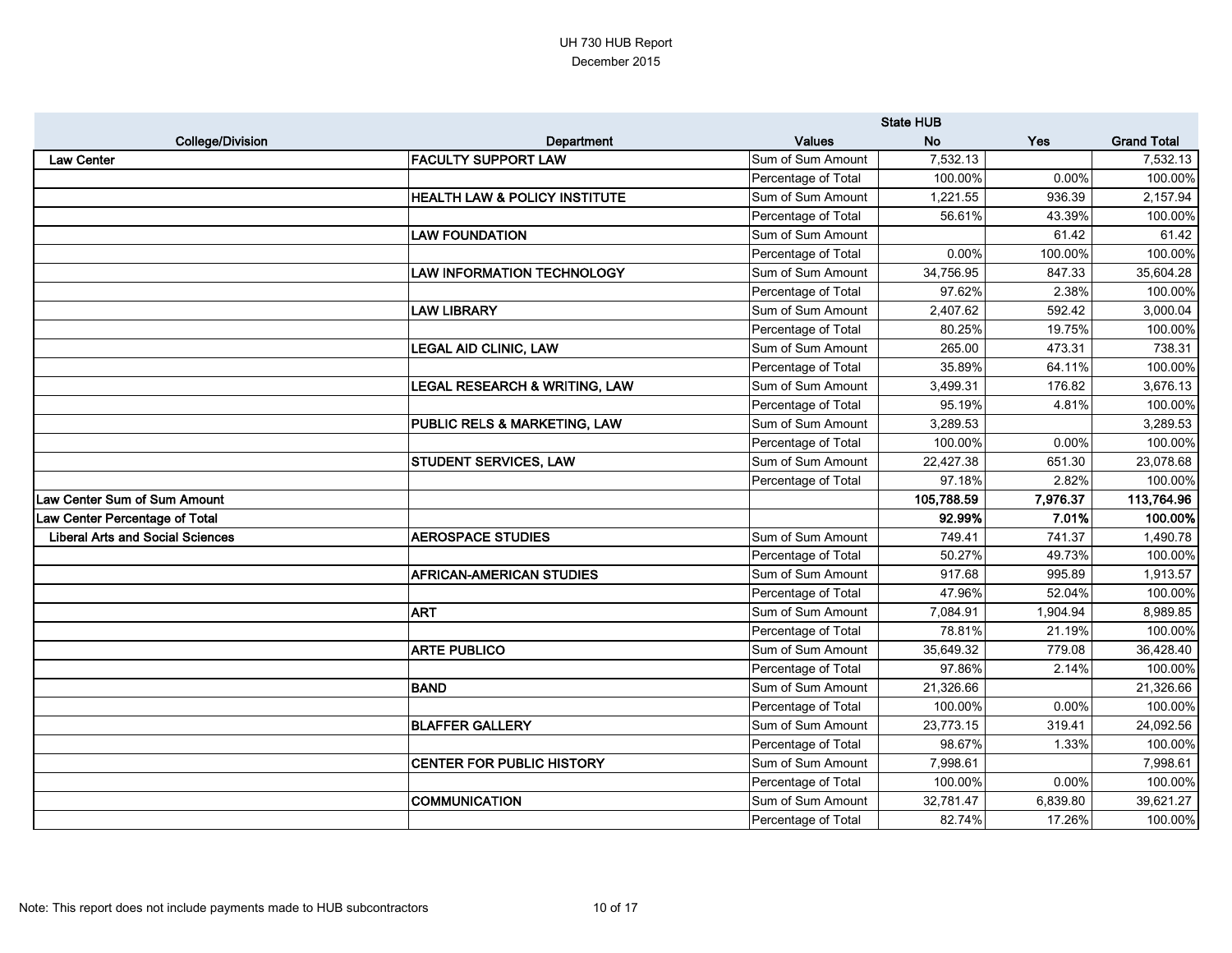|                                         |                                       |                     | <b>State HUB</b> |            |                    |
|-----------------------------------------|---------------------------------------|---------------------|------------------|------------|--------------------|
| <b>College/Division</b>                 | Department                            | <b>Values</b>       | <b>No</b>        | <b>Yes</b> | <b>Grand Total</b> |
| <b>Liberal Arts and Social Sciences</b> | <b>COMMUNICATIONS DISORDERS</b>       | Sum of Sum Amount   | 12,722.52        | 636.84     | 13,359.36          |
|                                         |                                       | Percentage of Total | 95.23%           | 4.77%      | 100.00%            |
|                                         | <b>COMPARATIVE CULTURAL STUDIES</b>   | Sum of Sum Amount   | 3,767.79         |            | 3,767.79           |
|                                         |                                       | Percentage of Total | 100.00%          | 0.00%      | 100.00%            |
|                                         | <b>CTR NEURO AND BIOMECH RESEARCH</b> | Sum of Sum Amount   | 8,179.02         |            | 8,179.02           |
|                                         |                                       | Percentage of Total | 100.00%          | 0.00%      | 100.00%            |
|                                         | <b>CWMCA CENTER FOR THE ARTS</b>      | Sum of Sum Amount   | 10,346.16        |            | 10,346.16          |
|                                         |                                       | Percentage of Total | 100.00%          | 0.00%      | 100.00%            |
|                                         | DEAN, LIBERAL ARTS & SOC SCI          | Sum of Sum Amount   | 7,967.99         | 771.71     | 8,739.70           |
|                                         |                                       | Percentage of Total | 91.17%           | 8.83%      | 100.00%            |
|                                         | <b>ECONOMICS</b>                      | Sum of Sum Amount   | 1,393.67         | 3,383.61   | 4,777.28           |
|                                         |                                       | Percentage of Total | 29.17%           | 70.83%     | 100.00%            |
|                                         | <b>ENGLISH</b>                        | Sum of Sum Amount   | 19,305.32        | 2,352.21   | 21,657.53          |
|                                         |                                       | Percentage of Total | 89.14%           | 10.86%     | 100.00%            |
|                                         | <b>HEALTH AND HUMAN PERFORMANCE</b>   | Sum of Sum Amount   | 180,404.09       | 743.56     | 181,147.65         |
|                                         |                                       | Percentage of Total | 99.59%           | 0.41%      | 100.00%            |
|                                         | <b>HISPANIC STUDIES</b>               | Sum of Sum Amount   | 2,744.32         | 59.36      | 2,803.68           |
|                                         |                                       | Percentage of Total | 97.88%           | 2.12%      | 100.00%            |
|                                         | <b>HISTORY</b>                        | Sum of Sum Amount   | 11,690.06        | 573.22     | 12,263.28          |
|                                         |                                       | Percentage of Total | 95.33%           | 4.67%      | 100.00%            |
|                                         | HOBBY CENTER FOR PUBLIC POLICY        | Sum of Sum Amount   | 5,432.26         | 1,801.75   | 7,234.01           |
|                                         |                                       | Percentage of Total | 75.09%           | 24.91%     | 100.00%            |
|                                         | <b>MEXICAN-AMERICAN STUDIES</b>       | Sum of Sum Amount   | 1,710.92         | 5,906.47   | 7,617.39           |
|                                         |                                       | Percentage of Total | 22.46%           | 77.54%     | 100.00%            |
|                                         | <b>MILITARY SCIENCE</b>               | Sum of Sum Amount   | 812.17           |            | 812.17             |
|                                         |                                       | Percentage of Total | 100.00%          | 0.00%      | 100.00%            |
|                                         | <b>MODERN AND CLASSICAL LANGUAGES</b> | Sum of Sum Amount   | 1,656.47         | 143.24     | 1,799.71           |
|                                         |                                       | Percentage of Total | 92.04%           | 7.96%      | 100.00%            |
|                                         | <b>MUSIC</b>                          | Sum of Sum Amount   | 24,547.81        | 1,468.24   | 26,016.05          |
|                                         |                                       | Percentage of Total | 94.36%           | 5.64%      | 100.00%            |
|                                         | <b>PHILOSOPHY</b>                     | Sum of Sum Amount   | 326.47           | 75.57      | 402.04             |
|                                         |                                       | Percentage of Total | 81.20%           | 18.80%     | 100.00%            |
|                                         | <b>POLITICAL SCIENCE</b>              | Sum of Sum Amount   | 9,004.57         | 2,400.72   | 11,405.29          |
|                                         |                                       | Percentage of Total | 78.95%           | 21.05%     | 100.00%            |
|                                         | <b>PSYCHOLOGY</b>                     | Sum of Sum Amount   | 69,436.20        | 6,278.11   | 75,714.31          |
|                                         |                                       | Percentage of Total | 91.71%           | 8.29%      | 100.00%            |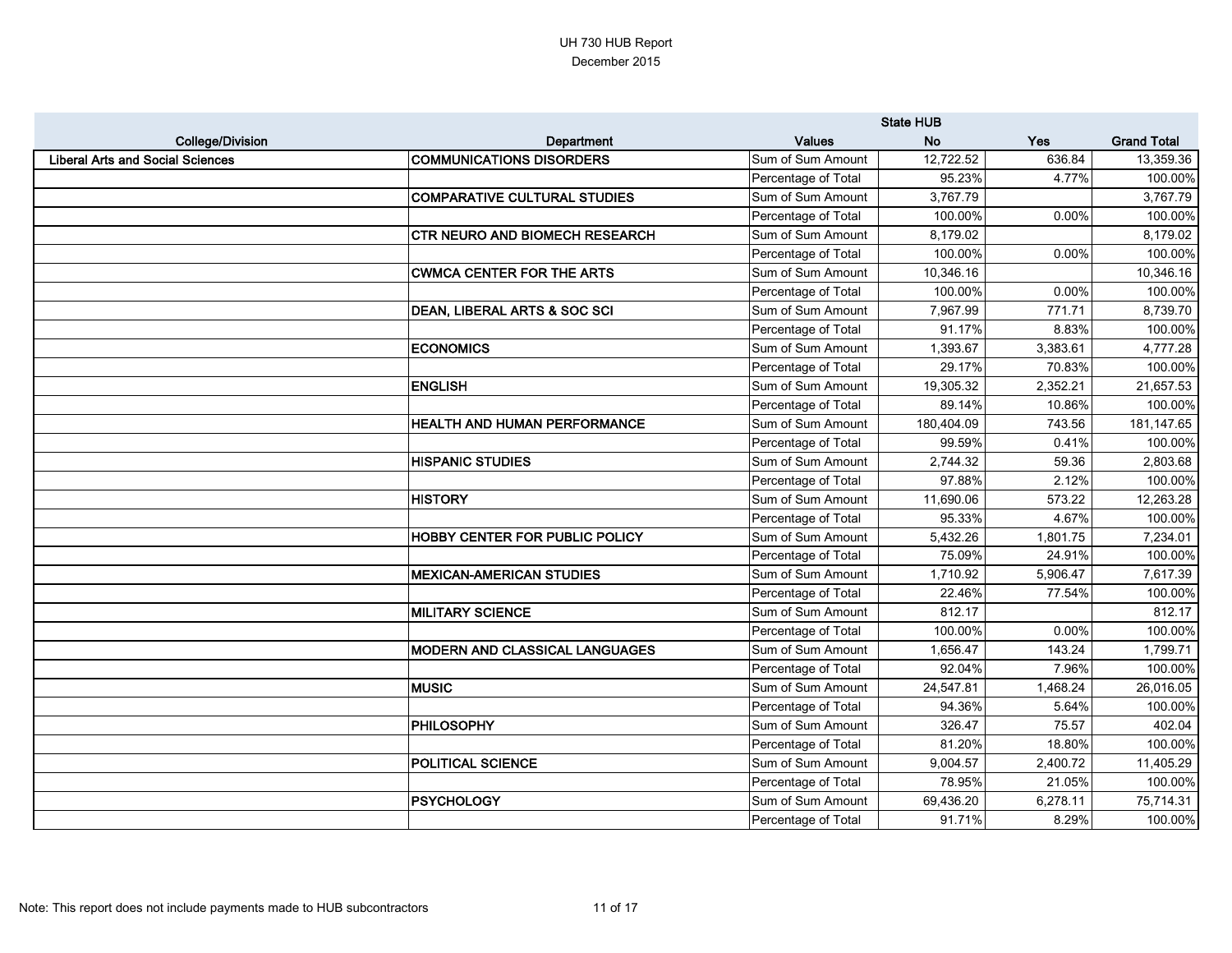|                                                      |                                                       |                     | <b>State HUB</b> |           |                    |
|------------------------------------------------------|-------------------------------------------------------|---------------------|------------------|-----------|--------------------|
| <b>College/Division</b>                              | Department                                            | <b>Values</b>       | <b>No</b>        | Yes       | <b>Grand Total</b> |
| <b>Liberal Arts and Social Sciences</b>              | <b>PUBLIC ADMINISTRATION PROGRAM</b>                  | Sum of Sum Amount   | 411.52           | 103.40    | 514.92             |
|                                                      |                                                       | Percentage of Total | 79.92%           | 20.08%    | 100.00%            |
|                                                      | <b>SOCIOLOGY</b>                                      | Sum of Sum Amount   | 1,175.82         | 7,364.36  | 8,540.18           |
|                                                      |                                                       | Percentage of Total | 13.77%           | 86.23%    | 100.00%            |
|                                                      | <b>THEATER</b>                                        | Sum of Sum Amount   | 7,924.87         | 467.22    | 8,392.09           |
|                                                      |                                                       | Percentage of Total | 94.43%           | 5.57%     | 100.00%            |
|                                                      | WOMEN'S STUDIES PROGRAM                               | Sum of Sum Amount   | 634.21           | 262.87    | 897.08             |
|                                                      |                                                       | Percentage of Total | 70.70%           | 29.30%    | 100.00%            |
| Liberal Arts and Social Sciences Sum of Sum Amount   |                                                       |                     | 511,875.44       | 46,372.95 | 558,248.39         |
| Liberal Arts and Social Sciences Percentage of Total |                                                       |                     | 91.69%           | 8.31%     | 100.00%            |
| Library                                              | <b>UNIVERSITY LIBRARIES</b>                           | Sum of Sum Amount   | 4,016,992.31     | 49,095.59 | 4,066,087.90       |
|                                                      |                                                       | Percentage of Total | 98.79%           | 1.21%     | 100.00%            |
| <b>Library Sum of Sum Amount</b>                     |                                                       |                     | 4,016,992.31     | 49,095.59 | 4,066,087.90       |
| <b>Library Percentage of Total</b>                   |                                                       |                     | 98.79%           | 1.21%     | 100.00%            |
| <b>Natural Science and Mathematics</b>               | <b>BIOLOGY &amp; BIOCHEMISTRY</b>                     | Sum of Sum Amount   | 287,694.27       | 5,757.66  | 293,451.93         |
|                                                      |                                                       | Percentage of Total | 98.04%           | 1.96%     | 100.00%            |
|                                                      | <b>CHEMISTRY</b>                                      | Sum of Sum Amount   | 252,758.48       | 1,396.50  | 254,154.98         |
|                                                      |                                                       | Percentage of Total | 99.45%           | 0.55%     | 100.00%            |
|                                                      | <b>COMPUTER SCIENCE</b>                               | Sum of Sum Amount   | 72,707.67        | 10,227.34 | 82,935.01          |
|                                                      |                                                       | Percentage of Total | 87.67%           | 12.33%    | 100.00%            |
|                                                      | <b>CTR FOR APPLIED GEOSC &amp; ENERGY (CAGE)</b>      | Sum of Sum Amount   | 174.81           |           | 174.81             |
|                                                      |                                                       | Percentage of Total | 100.00%          | 0.00%     | 100.00%            |
|                                                      | <b>CTR FOR NUCLEAR RECEPTORS &amp; CELL SIGNALING</b> | Sum of Sum Amount   | 37,660.93        | 232.68    | 37,893.61          |
|                                                      |                                                       | Percentage of Total | 99.39%           | 0.61%     | 100.00%            |
|                                                      | <b>DEAN, NATURAL SCIENCE &amp; MATHE</b>              | Sum of Sum Amount   | 22,972.88        | 1,380.61  | 24,353.49          |
|                                                      |                                                       | Percentage of Total | 94.33%           | 5.67%     | 100.00%            |
|                                                      | <b>EARTH AND ATMOSPHERIC SCIENCES</b>                 | Sum of Sum Amount   | 44,516.71        | 9,468.38  | 53,985.09          |
|                                                      |                                                       | Percentage of Total | 82.46%           | 17.54%    | 100.00%            |
|                                                      | <b>HOUSTON COASTAL CENTER</b>                         | Sum of Sum Amount   | 189.00           |           | 189.00             |
|                                                      |                                                       | Percentage of Total | 100.00%          | 0.00%     | 100.00%            |
|                                                      | <b>MATHEMATICS</b>                                    | Sum of Sum Amount   | 24,856.03        | 1,193.36  | 26,049.39          |
|                                                      |                                                       | Percentage of Total | 95.42%           | 4.58%     | 100.00%            |
|                                                      | <b>PHYSICS</b>                                        | Sum of Sum Amount   | 44,658.28        | 5,911.31  | 50,569.59          |
|                                                      |                                                       | Percentage of Total | 88.31%           | 11.69%    | 100.00%            |
| Natural Science and Mathematics Sum of Sum Amount    |                                                       |                     | 788,189.06       | 35,567.84 | 823,756.90         |
| Natural Science and Mathematics Percentage of Total  |                                                       |                     | 95.68%           | 4.32%     | 100.00%            |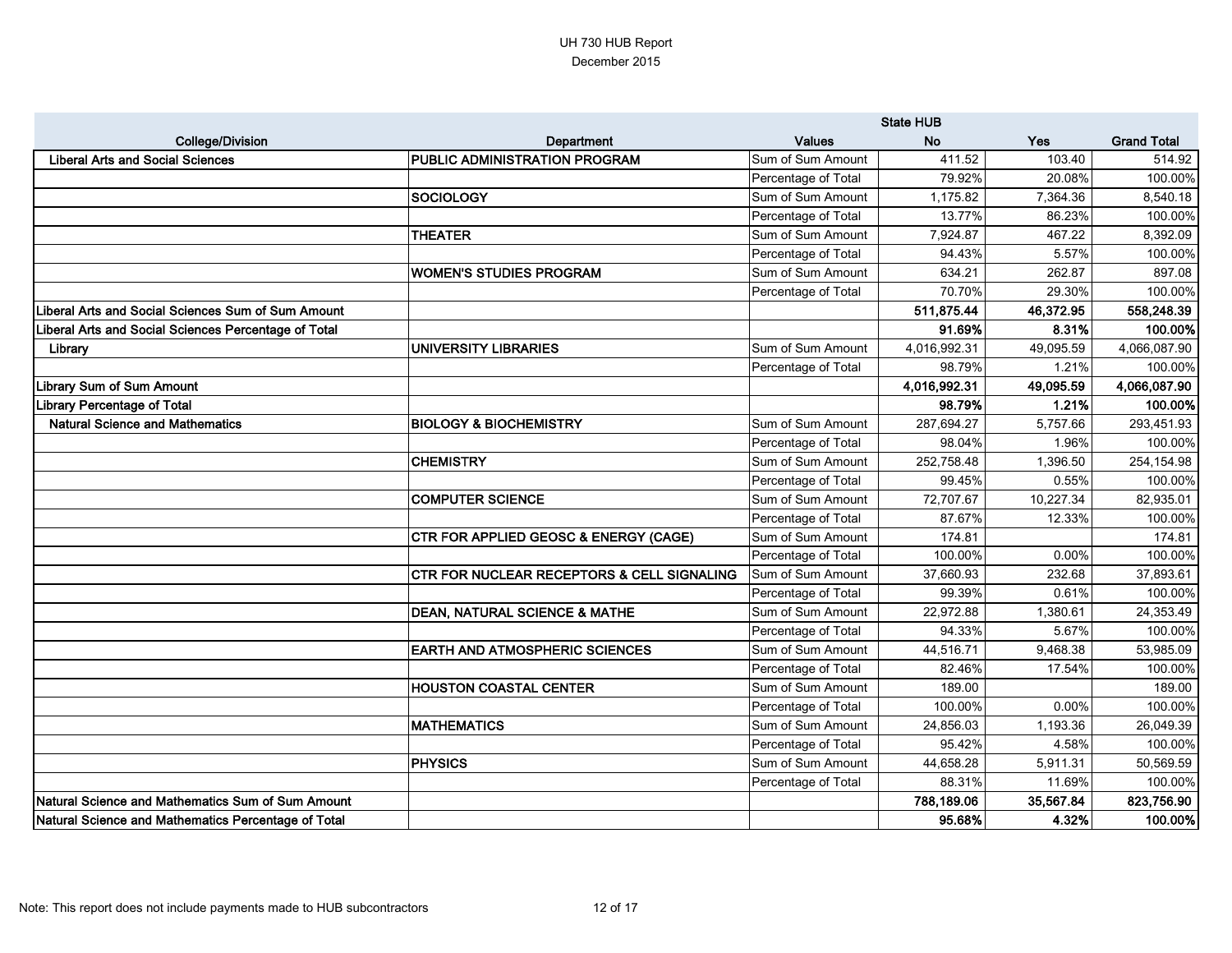|                                      |                                             | <b>State HUB</b>    |            |           |                    |
|--------------------------------------|---------------------------------------------|---------------------|------------|-----------|--------------------|
| <b>College/Division</b>              | Department                                  | <b>Values</b>       | <b>No</b>  | Yes       | <b>Grand Total</b> |
| Optometry                            | <b>DEAN, OPTOMETRY</b>                      | Sum of Sum Amount   | 16,569.28  | 38.24     | 16,607.52          |
|                                      |                                             | Percentage of Total | 99.77%     | 0.23%     | 100.00%            |
|                                      | <b>OPT VISION SCIENCES</b>                  | Sum of Sum Amount   | 80,238.19  |           | 80,238.19          |
|                                      |                                             | Percentage of Total | 100.00%    | 0.00%     | 100.00%            |
|                                      | <b>OPTOMETRY CLINIC</b>                     | Sum of Sum Amount   | 625,304.49 | 5,140.46  | 630,444.95         |
|                                      |                                             | Percentage of Total | 99.18%     | 0.82%     | 100.00%            |
| <b>Optometry Sum of Sum Amount</b>   |                                             |                     | 722,111.96 | 5,178.70  | 727,290.66         |
| <b>Optometry Percentage of Total</b> |                                             |                     | 99.29%     | 0.71%     | 100.00%            |
| Pharmacy                             | <b>DEAN, PHARMACY</b>                       | Sum of Sum Amount   | 36,351.18  | 8,931.75  | 45,282.93          |
|                                      |                                             | Percentage of Total | 80.28%     | 19.72%    | 100.00%            |
|                                      | <b>EXPERIENTIAL PROGRAMS</b>                | Sum of Sum Amount   | 4,557.83   | 610.43    | 5,168.26           |
|                                      |                                             | Percentage of Total | 88.19%     | 11.81%    | 100.00%            |
|                                      | <b>INSTITUTE OF COMMUNITY HEALTH</b>        | Sum of Sum Amount   |            | 203.94    | 203.94             |
|                                      |                                             | Percentage of Total | 0.00%      | 100.00%   | 100.00%            |
|                                      | PHARM PRACTICE & TRANS RESEARCH             | Sum of Sum Amount   | 36,089.59  | 2,741.37  | 38,830.96          |
|                                      |                                             | Percentage of Total | 92.94%     | 7.06%     | 100.00%            |
|                                      | PHARMACOLOGICAL & PHARMACEUTIC              | Sum of Sum Amount   | 43,662.12  | 3,227.09  | 46,889.21          |
|                                      |                                             | Percentage of Total | 93.12%     | 6.88%     | 100.00%            |
|                                      | STUDENT SERVICES PHARMACY                   | Sum of Sum Amount   | 1,440.91   | 462.93    | 1,903.84           |
|                                      |                                             | Percentage of Total | 75.68%     | 24.32%    | 100.00%            |
| Pharmacy Sum of Sum Amount           |                                             |                     | 122,101.63 | 16,177.51 | 138,279.14         |
| <b>Pharmacy Percentage of Total</b>  |                                             |                     | 88.30%     | 11.70%    | 100.00%            |
| Research                             | ADV SUPERCONDUCTIVITY MANUF INST (ASMI)     | Sum of Sum Amount   | 14,251.10  |           | 14,251.10          |
|                                      |                                             | Percentage of Total | 100.00%    | 0.00%     | 100.00%            |
|                                      | <b>ANIMAL CARE OPERATIONS</b>               | Sum of Sum Amount   | 52,923.78  | 988.72    | 53,912.50          |
|                                      |                                             | Percentage of Total | 98.17%     | 1.83%     | 100.00%            |
|                                      | <b>BUSINESS OPERATIONS &amp; IT</b>         | Sum of Sum Amount   | 1,427.95   | 204.37    | 1,632.32           |
|                                      |                                             | Percentage of Total | 87.48%     | 12.52%    | 100.00%            |
|                                      | CENTER FOR ADVANCED COMPUTING & DATA SYS    | Sum of Sum Amount   | 37,532.05  | 517.14    | 38,049.19          |
|                                      |                                             | Percentage of Total | 98.64%     | 1.36%     | 100.00%            |
|                                      | CENTER FOR ADVANCED MATERIALS               | Sum of Sum Amount   | 1,716.99   | 223.74    | 1,940.73           |
|                                      |                                             | Percentage of Total | 88.47%     | 11.53%    | 100.00%            |
|                                      | <b>ENVIRONMENT HEALTH &amp; LIFE SAFETY</b> | Sum of Sum Amount   | 9,226.59   | 125.42    | 9,352.01           |
|                                      |                                             | Percentage of Total | 98.66%     | 1.34%     | 100.00%            |
|                                      | <b>GRANT DEVELOPMENT</b>                    | Sum of Sum Amount   | 171.23     |           | 171.23             |
|                                      |                                             | Percentage of Total | 100.00%    | 0.00%     | 100.00%            |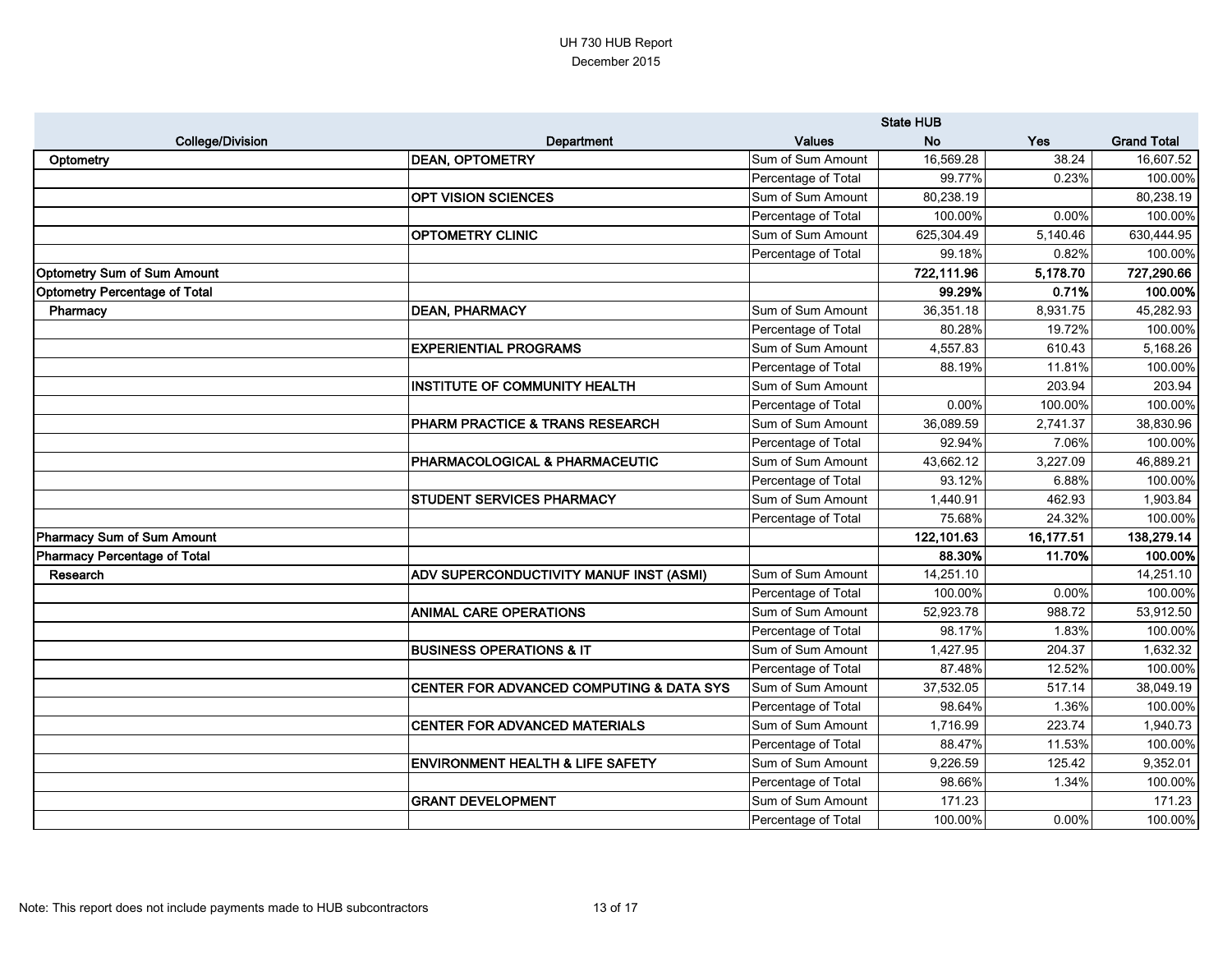|                                       |                                                | <b>State HUB</b>    |            |           |                    |
|---------------------------------------|------------------------------------------------|---------------------|------------|-----------|--------------------|
| <b>College/Division</b>               | Department                                     | <b>Values</b>       | <b>No</b>  | Yes       | <b>Grand Total</b> |
| Research                              | <b>GRANTS AND CONTRACTS</b>                    | Sum of Sum Amount   | 4,698.75   | 305.70    | 5,004.45           |
|                                       |                                                | Percentage of Total | 93.89%     | 6.11%     | 100.00%            |
|                                       | OFFICE OF INTELLECTUAL PROPERTY MGMT           | Sum of Sum Amount   | 405,466.54 | 359.99    | 405,826.53         |
|                                       |                                                | Percentage of Total | 99.91%     | 0.09%     | 100.00%            |
|                                       | <b>RESEARCH</b>                                | Sum of Sum Amount   | 50,372.77  | 3,673.72  | 54,046.49          |
|                                       |                                                | Percentage of Total | 93.20%     | 6.80%     | 100.00%            |
|                                       | <b>RESEARCH INVESTMENT FUND</b>                | Sum of Sum Amount   | 41,311.53  |           | 41,311.53          |
|                                       |                                                | Percentage of Total | 100.00%    | 0.00%     | 100.00%            |
|                                       | <b>RESEARCH POLICIES/COMPLIANCE/COMMITTEES</b> | Sum of Sum Amount   | 1,032.90   | 296.00    | 1,328.90           |
|                                       |                                                | Percentage of Total | 77.73%     | 22.27%    | 100.00%            |
|                                       | <b>TIMES</b>                                   | Sum of Sum Amount   | 8,081.06   | 2,848.00  | 10,929.06          |
|                                       |                                                | Percentage of Total | 73.94%     | 26.06%    | 100.00%            |
|                                       | <b>TX CTR SUPERCONDUCTIVITY AT UH</b>          | Sum of Sum Amount   | 74,193.57  | 688.64    | 74,882.21          |
|                                       |                                                | Percentage of Total | 99.08%     | 0.92%     | 100.00%            |
|                                       | TX OBESITY RESEARCH CENTER                     | Sum of Sum Amount   | 5,950.60   |           | 5,950.60           |
|                                       |                                                | Percentage of Total | 100.00%    | 0.00%     | 100.00%            |
|                                       | UH SEQUENCING CORE FACILITY                    | Sum of Sum Amount   | 5,000.00   |           | 5,000.00           |
|                                       |                                                | Percentage of Total | 100.00%    | 0.00%     | 100.00%            |
| Research Sum of Sum Amount            |                                                |                     | 713,357.41 | 10,231.44 | 723,588.85         |
| <b>Research Percentage of Total</b>   |                                                |                     | 98.59%     | 1.41%     | 100.00%            |
| <b>School of Nursing</b>              | <b>DEAN, SCHOOL OF NURSING</b>                 | Sum of Sum Amount   | 6,726.41   | 1,497.33  | 8,223.74           |
|                                       |                                                | Percentage of Total | 81.79%     | 18.21%    | 100.00%            |
| School of Nursing Sum of Sum Amount   |                                                |                     | 6,726.41   | 1,497.33  | 8,223.74           |
| School of Nursing Percentage of Total |                                                |                     | 81.79%     | 18.21%    | 100.00%            |
| <b>Student Affairs</b>                | <b>ADMISSIONS</b>                              | Sum of Sum Amount   | 12,183.31  | 2,543.71  | 14,727.02          |
|                                       |                                                | Percentage of Total | 82.73%     | 17.27%    | 100.00%            |
|                                       | <b>CAMPUS RECREATION</b>                       | Sum of Sum Amount   | 60,369.94  |           | 60,369.94          |
|                                       |                                                | Percentage of Total | 100.00%    | 0.00%     | 100.00%            |
|                                       | <b>CAMPUS SOLUTIONS SERVICES</b>               | Sum of Sum Amount   | 1,290.41   | 1,504.60  | 2,795.01           |
|                                       |                                                | Percentage of Total | 46.17%     | 53.83%    | 100.00%            |
|                                       | <b>CENTER FOR DIVERSITY &amp; INCLUSION</b>    | Sum of Sum Amount   | 1,607.10   | 302.53    | 1,909.63           |
|                                       |                                                | Percentage of Total | 84.16%     | 15.84%    | 100.00%            |
|                                       | CENTER FOR FRATERNITY & SORORITY LIFE          | Sum of Sum Amount   | 701.53     | 126.94    | 828.47             |
|                                       |                                                | Percentage of Total | 84.68%     | 15.32%    | 100.00%            |
|                                       | CENTER FOR STUDENT INVOLVEMENT                 | Sum of Sum Amount   | 60,809.02  | 6,422.59  | 67,231.61          |
|                                       |                                                | Percentage of Total | 90.45%     | 9.55%     | 100.00%            |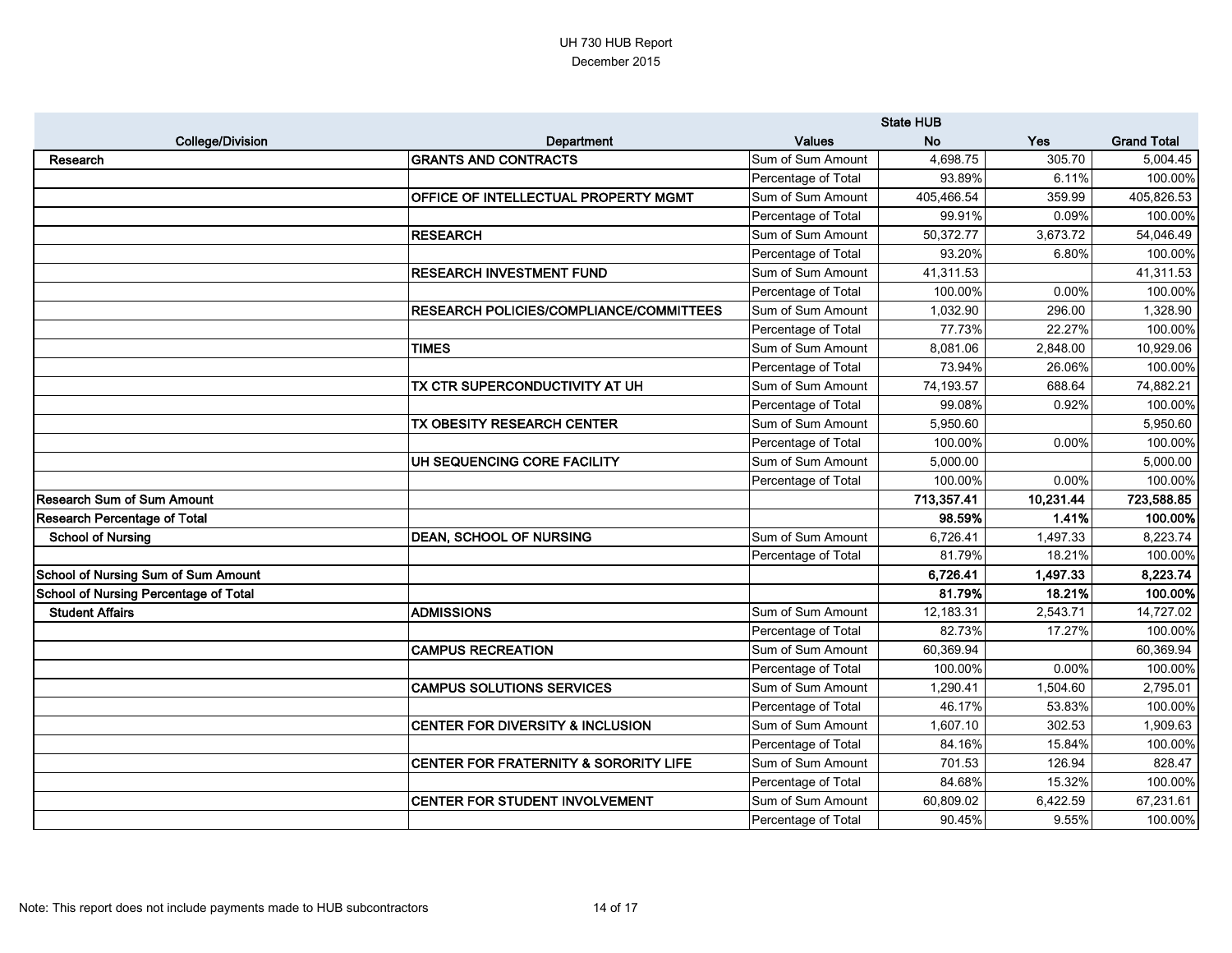|                         |                                           | <b>State HUB</b>    |           |           |                    |
|-------------------------|-------------------------------------------|---------------------|-----------|-----------|--------------------|
| <b>College/Division</b> | Department                                | <b>Values</b>       | <b>No</b> | Yes       | <b>Grand Total</b> |
| <b>Student Affairs</b>  | <b>CENTER FOR STUDENT MEDIA</b>           | Sum of Sum Amount   | 16,916.62 | 1,043.38  | 17,960.00          |
|                         |                                           | Percentage of Total | 94.19%    | 5.81%     | 100.00%            |
|                         | CENTER FOR STUDENTS W/DISABILITIES        | Sum of Sum Amount   | 60,537.74 | 57,494.00 | 118,031.74         |
|                         |                                           | Percentage of Total | 51.29%    | 48.71%    | 100.00%            |
|                         | <b>CHILDREN'S LEARNING CENTER</b>         | Sum of Sum Amount   | 8,722.13  | 1,312.14  | 10,034.27          |
|                         |                                           | Percentage of Total | 86.92%    | 13.08%    | 100.00%            |
|                         | <b>COUNSELING AND PSYCH SVCS</b>          | Sum of Sum Amount   | 3,798.64  | 1,044.45  | 4,843.09           |
|                         |                                           | Percentage of Total | 78.43%    | 21.57%    | 100.00%            |
|                         | <b>DEAN OF STUDENTS</b>                   | Sum of Sum Amount   | 4,164.15  | 398.60    | 4,562.75           |
|                         |                                           | Percentage of Total | 91.26%    | 8.74%     | 100.00%            |
|                         | <b>ENROLLMENT MANAGEMENT SERVICES</b>     | Sum of Sum Amount   | 56,938.97 | 5,817.00  | 62,755.97          |
|                         |                                           | Percentage of Total | 90.73%    | 9.27%     | 100.00%            |
|                         | <b>LGBTQ RESOURCE CENTER</b>              | Sum of Sum Amount   | 398.31    |           | 398.31             |
|                         |                                           | Percentage of Total | 100.00%   | 0.00%     | 100.00%            |
|                         | <b>OFFICE OF THE UNIVERSITY REGISTRAR</b> | Sum of Sum Amount   | 10,062.43 | 411.55    | 10,473.98          |
|                         |                                           | Percentage of Total | 96.07%    | 3.93%     | 100.00%            |
|                         | <b>RELIGION CENTER</b>                    | Sum of Sum Amount   | 1,100.50  |           | 1,100.50           |
|                         |                                           | Percentage of Total | 100.00%   | 0.00%     | 100.00%            |
|                         | <b>SCHOLARSHIPS AND FINANCIAL AID</b>     | Sum of Sum Amount   | 19,742.05 | 2,896.09  | 22,638.14          |
|                         |                                           | Percentage of Total | 87.21%    | 12.79%    | 100.00%            |
|                         | <b>STU COMMUNICATION &amp; MARKETING</b>  | Sum of Sum Amount   | 3,108.00  | 486.48    | 3,594.48           |
|                         |                                           | Percentage of Total | 86.47%    | 13.53%    | 100.00%            |
|                         | <b>STUDENT AFFAIRS</b>                    | Sum of Sum Amount   | 2,385.07  | 738.40    | 3,123.47           |
|                         |                                           | Percentage of Total | 76.36%    | 23.64%    | 100.00%            |
|                         | <b>STUDENT AFFAIRS IT SERVICES</b>        | Sum of Sum Amount   | 69.00     | 5,282.00  | 5,351.00           |
|                         |                                           | Percentage of Total | 1.29%     | 98.71%    | 100.00%            |
|                         | <b>STUDENT CENTER</b>                     | Sum of Sum Amount   | 27,582.39 | 1,366.58  | 28,948.97          |
|                         |                                           | Percentage of Total | 95.28%    | 4.72%     | 100.00%            |
|                         | <b>STUDENT HEALTH CENTER</b>              | Sum of Sum Amount   | 40,735.65 | 2,713.15  | 43,448.80          |
|                         |                                           | Percentage of Total | 93.76%    | 6.24%     | 100.00%            |
|                         | <b>STUDENT HOUSING - RESID LIFE</b>       | Sum of Sum Amount   | 30,376.48 | 4,379.20  | 34,755.68          |
|                         |                                           | Percentage of Total | 87.40%    | 12.60%    | 100.00%            |
|                         | UNIVERSITY CAREER SERVICES                | Sum of Sum Amount   | 12,585.45 | 767.37    | 13,352.82          |
|                         |                                           | Percentage of Total | 94.25%    | 5.75%     | 100.00%            |
|                         | URBAN EXPERIENCE VPSA                     | Sum of Sum Amount   | 4,332.27  | 243.74    | 4,576.01           |
|                         |                                           | Percentage of Total | 94.67%    | 5.33%     | 100.00%            |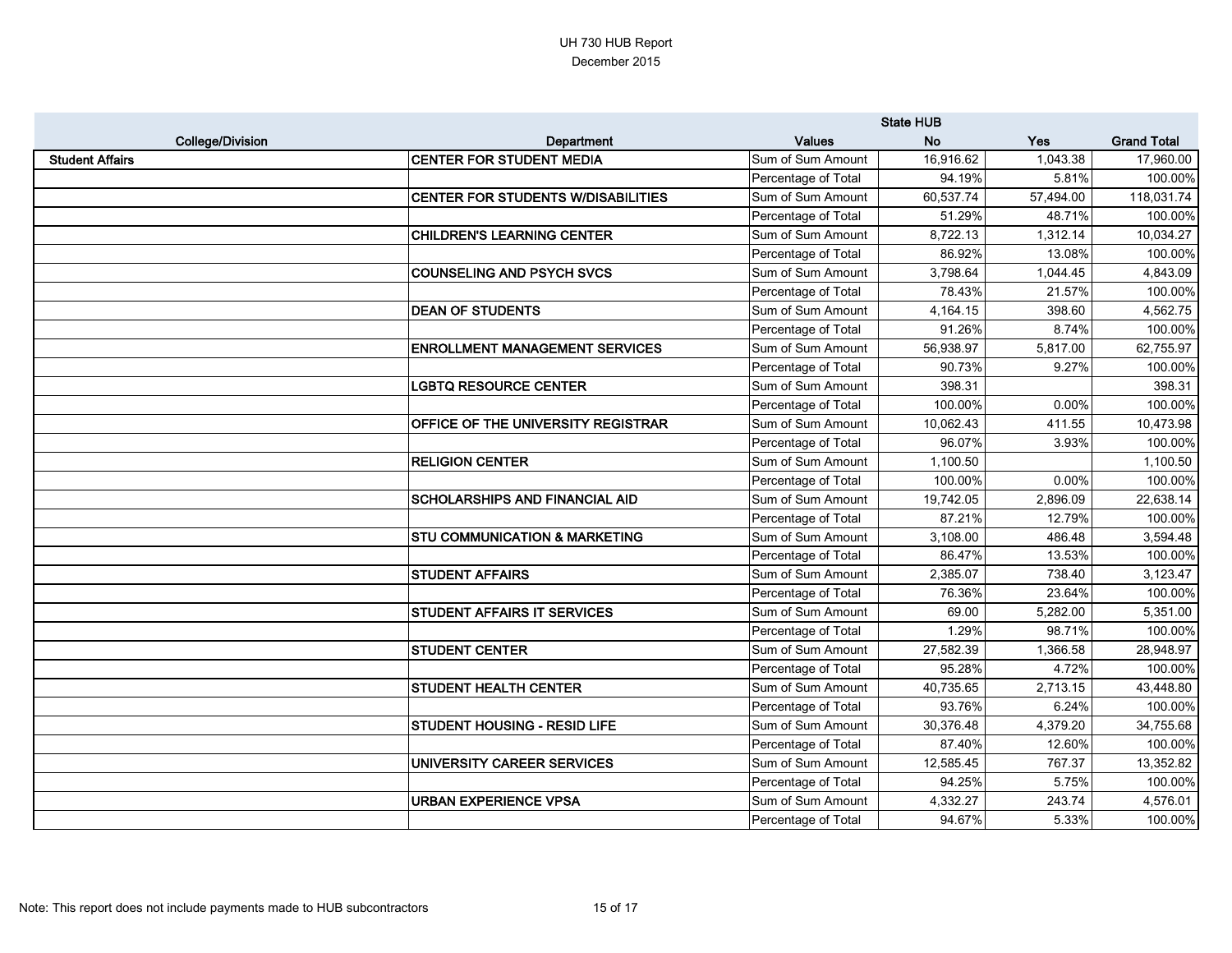|                                                      |                                              | <b>State HUB</b>    |            |           |                    |
|------------------------------------------------------|----------------------------------------------|---------------------|------------|-----------|--------------------|
| <b>College/Division</b>                              | Department                                   | <b>Values</b>       | <b>No</b>  | Yes       | <b>Grand Total</b> |
| <b>Student Affairs</b>                               | <b>VETERAN SERVICES</b>                      | Sum of Sum Amount   | 442.32     | 468.87    | 911.19             |
|                                                      |                                              | Percentage of Total | 48.54%     | 51.46%    | 100.00%            |
|                                                      | <b>WELLNESS CENTER</b>                       | Sum of Sum Amount   | 1,618.57   |           | 1,618.57           |
|                                                      |                                              | Percentage of Total | 100.00%    | 0.00%     | 100.00%            |
|                                                      | WOMEN & GENDER RESOURCE CENTER               | Sum of Sum Amount   | 99.65      | 369.40    | 469.05             |
|                                                      |                                              | Percentage of Total | 21.25%     | 78.75%    | 100.00%            |
| <b>Student Affairs Sum of Sum Amount</b>             |                                              |                     | 442,677.70 | 98,132.77 | 540,810.47         |
| <b>Student Affairs Percentage of Total</b>           |                                              |                     | 81.85%     | 18.15%    | 100.00%            |
| Technology                                           | CENTER FOR TECHNOLOGY LITERACY               | Sum of Sum Amount   | 20,225.56  |           | 20,225.56          |
|                                                      |                                              | Percentage of Total | 100.00%    | 0.00%     | 100.00%            |
|                                                      | <b>CONSTRUCTION MANAGEMENT</b>               | Sum of Sum Amount   | 8,403.56   | 46.96     | 8,450.52           |
|                                                      |                                              | Percentage of Total | 99.44%     | 0.56%     | 100.00%            |
|                                                      | <b>CTR FOR INFO SCRTY, RES &amp; EDU</b>     | Sum of Sum Amount   | 3,619.42   |           | 3,619.42           |
|                                                      |                                              | Percentage of Total | 100.00%    | 0.00%     | 100.00%            |
|                                                      | <b>DEAN, TECHNOLOGY</b>                      | Sum of Sum Amount   | 5,547.21   | 39,825.05 | 45,372.26          |
|                                                      |                                              | Percentage of Total | 12.23%     | 87.77%    | 100.00%            |
|                                                      | <b>ENGINEERING TECHNOLOGY</b>                | Sum of Sum Amount   | 23,032.28  | 404.88    | 23,437.16          |
|                                                      |                                              | Percentage of Total | 98.27%     | 1.73%     | 100.00%            |
|                                                      | HUMAN DEVELOP AND CONSUMER SCI               | Sum of Sum Amount   | 4,690.76   | 606.81    | 5,297.57           |
|                                                      |                                              | Percentage of Total | 88.55%     | 11.45%    | 100.00%            |
|                                                      | <b>INFORMATION &amp; LOGISTICS TECH</b>      | Sum of Sum Amount   | 3,702.32   | 108.64    | 3,810.96           |
|                                                      |                                              | Percentage of Total | 97.15%     | 2.85%     | 100.00%            |
| <b>Technology Sum of Sum Amount</b>                  |                                              |                     | 69,221.11  | 40,992.34 | 110,213.45         |
| <b>Technology Percentage of Total</b>                |                                              |                     | 62.81%     | 37.19%    | 100.00%            |
| Univ Marketing, Comm & Media Rel                     | MARKETING-UNIV MKT, COMM & MEDIA REL         | Sum of Sum Amount   | 235,864.44 |           | 235,864.44         |
|                                                      |                                              | Percentage of Total | 100.00%    | 0.00%     | 100.00%            |
|                                                      | <b>VC/VP UNIV MKTG, COMM &amp; MEDIA REL</b> | Sum of Sum Amount   | 1,392.89   | 2,005.37  | 3,398.26           |
|                                                      |                                              | Percentage of Total | 40.99%     | 59.01%    | 100.00%            |
| Univ Marketing, Comm & Media Rel Sum of Sum Amount   |                                              |                     | 237,257.33 | 2,005.37  | 239,262.70         |
| Univ Marketing, Comm & Media Rel Percentage of Total |                                              |                     | 99.16%     | 0.84%     | 100.00%            |
| <b>University Advancement</b>                        | <b>ALUMNI RELATIONS</b>                      | Sum of Sum Amount   | 2,634.44   | 1,098.20  | 3,732.64           |
|                                                      |                                              | Percentage of Total | 70.58%     | 29.42%    | 100.00%            |
|                                                      | <b>ANNUAL GIVING</b>                         | Sum of Sum Amount   | 49,187.19  | 138.89    | 49,326.08          |
|                                                      |                                              | Percentage of Total | 99.72%     | 0.28%     | 100.00%            |
|                                                      | <b>BUSINESS OPERATIONS</b>                   | Sum of Sum Amount   | 16,398.38  | 1,329.97  | 17,728.35          |
|                                                      |                                              | Percentage of Total | 92.50%     | 7.50%     | 100.00%            |